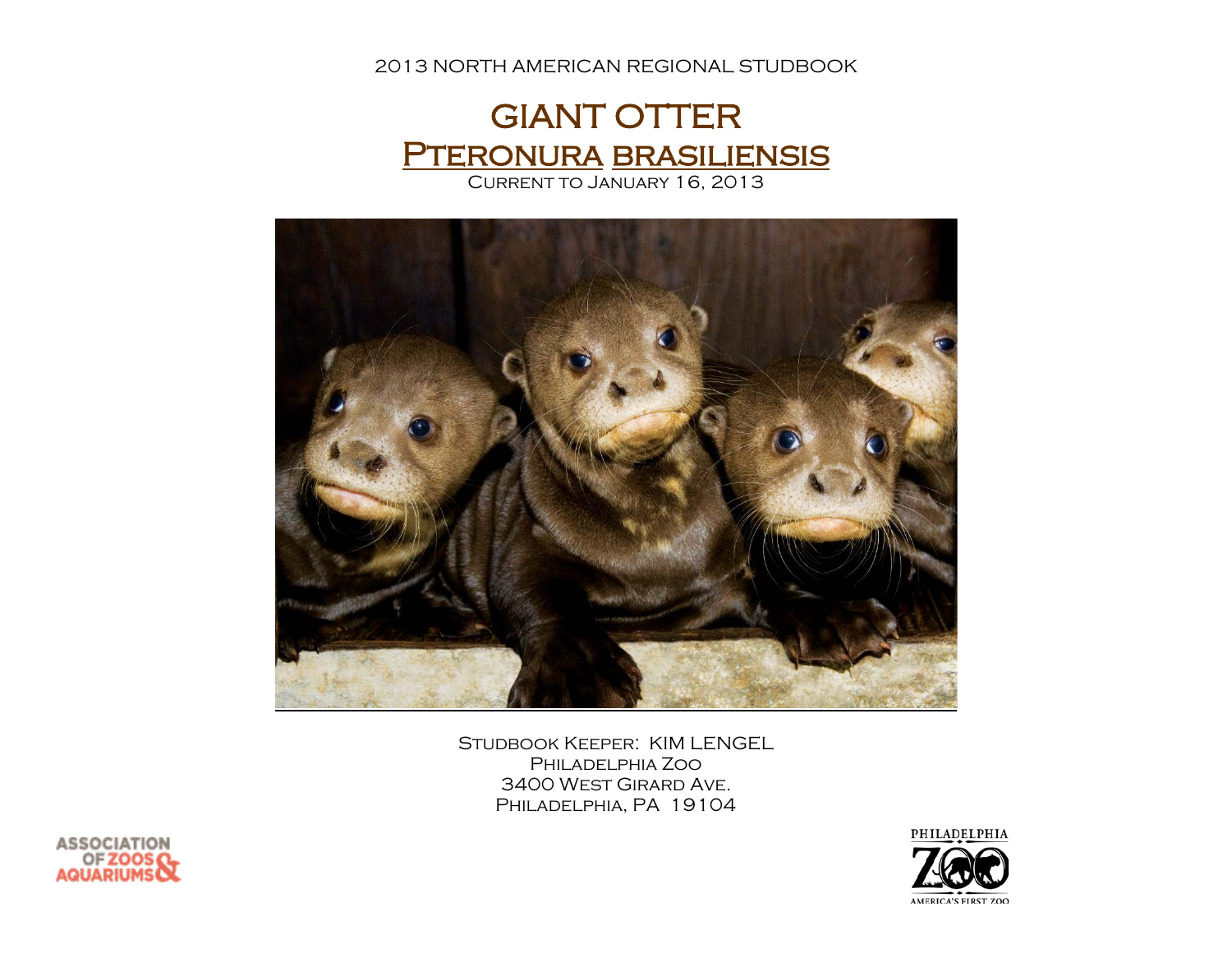#### 2013 North American Regional Giant Otter Studbook

## DISCLAIMER

Copyright 25 February 2013 by the Zoological Society of Philadelphia. All rights reserved. No part of this publication may be reproduced in hard copy, machine-readable or other forms without advance written permission from the Zoological Society of Philadelphia. Members of the American Zoo and Aquarium Association (AZA) may copy this information for their own use as needed.

The information contained in this studbook has been obtained from numerous sources believed to be reliable. AZA and the Zoological Society of Philadelphia make a diligent effort to provide a complete and accurate representation of the data in its reports, publications, and services. However, AZA and the Zoological Society of Philadelphia do not guarantee the accuracy, adequacy, or completeness of any information. AZA and the Zoological Society of Philadelphia make no warranties or representations of any kind, express or implied, including but not limited to warranties of merchantability of fitness for particular purpose. AZA and the Zoological Society of Philadelphia disclaim all liability for errors or omissions that may exist and shall not be liable for any incidental, consequential, or other damages (whether resulting from negligence or otherwise) including, without limitation, exemplary damages or lost profits arising out of or in connection with the use of this publication.

Because the technical information provided in the studbook can easily be misread or misinterpreted unless properly analyzed, AZA and Zoological Society of Philadelphia strongly recommend that users of this information consult with the studbook keeper in all matters related to data analysis and interpretation.

1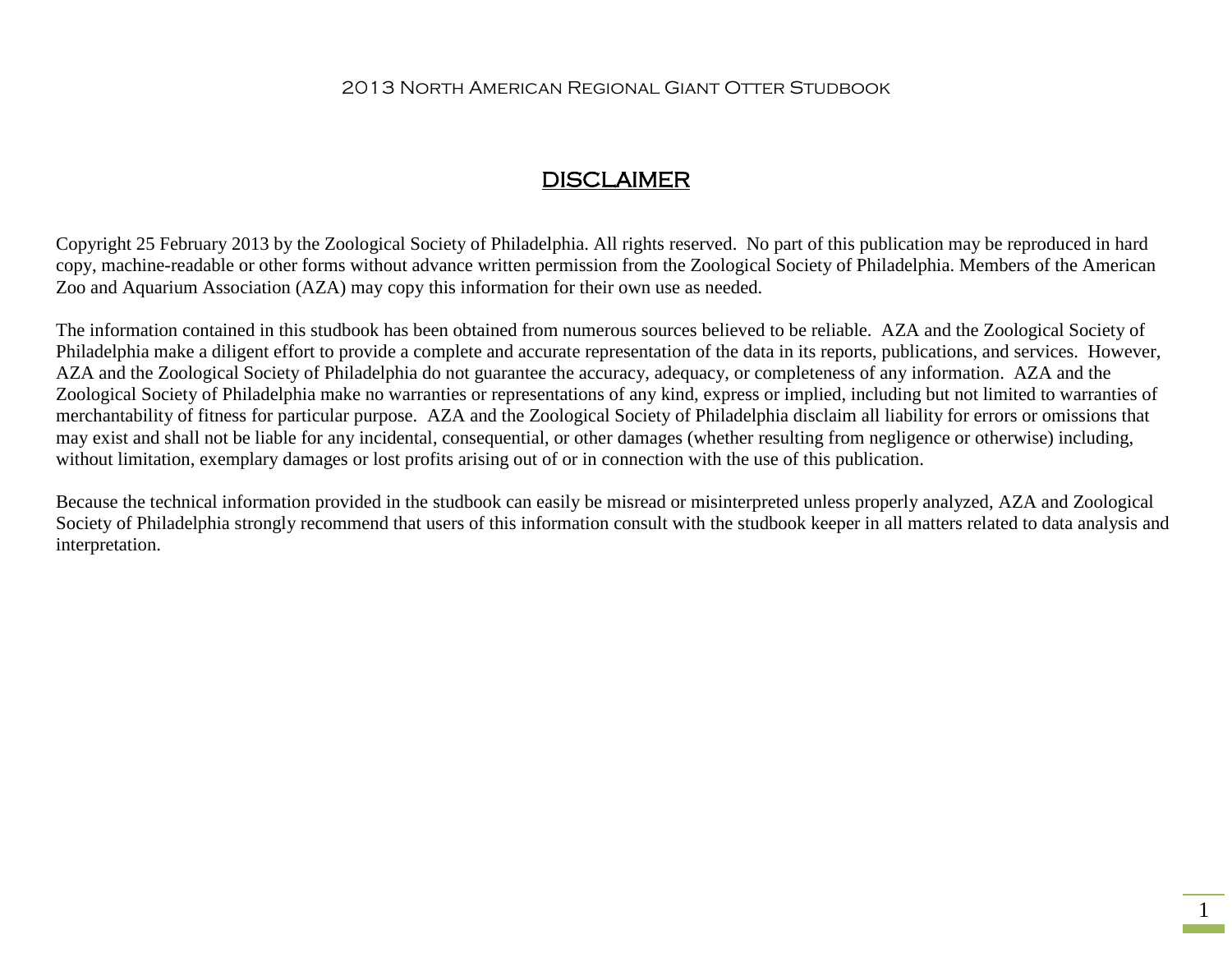2013 North American Regional Giant Otter Studbook

# TABLE OF CONTENTS

| ❖ HISTORICAL STUDBOOK LISTING        |  |          |          |   |  |  |     |
|--------------------------------------|--|----------|----------|---|--|--|-----|
| ❖ LIVING BY CURRENT LOCATION LISTING |  |          |          |   |  |  | 16  |
| ❖ CURRENT INSTITUTIONAL LISTING      |  |          |          |   |  |  | 19  |
| ❖ HISTORICAL INSTITUTION MNEMONICS   |  | $\cdots$ | $\cdots$ | . |  |  | 20. |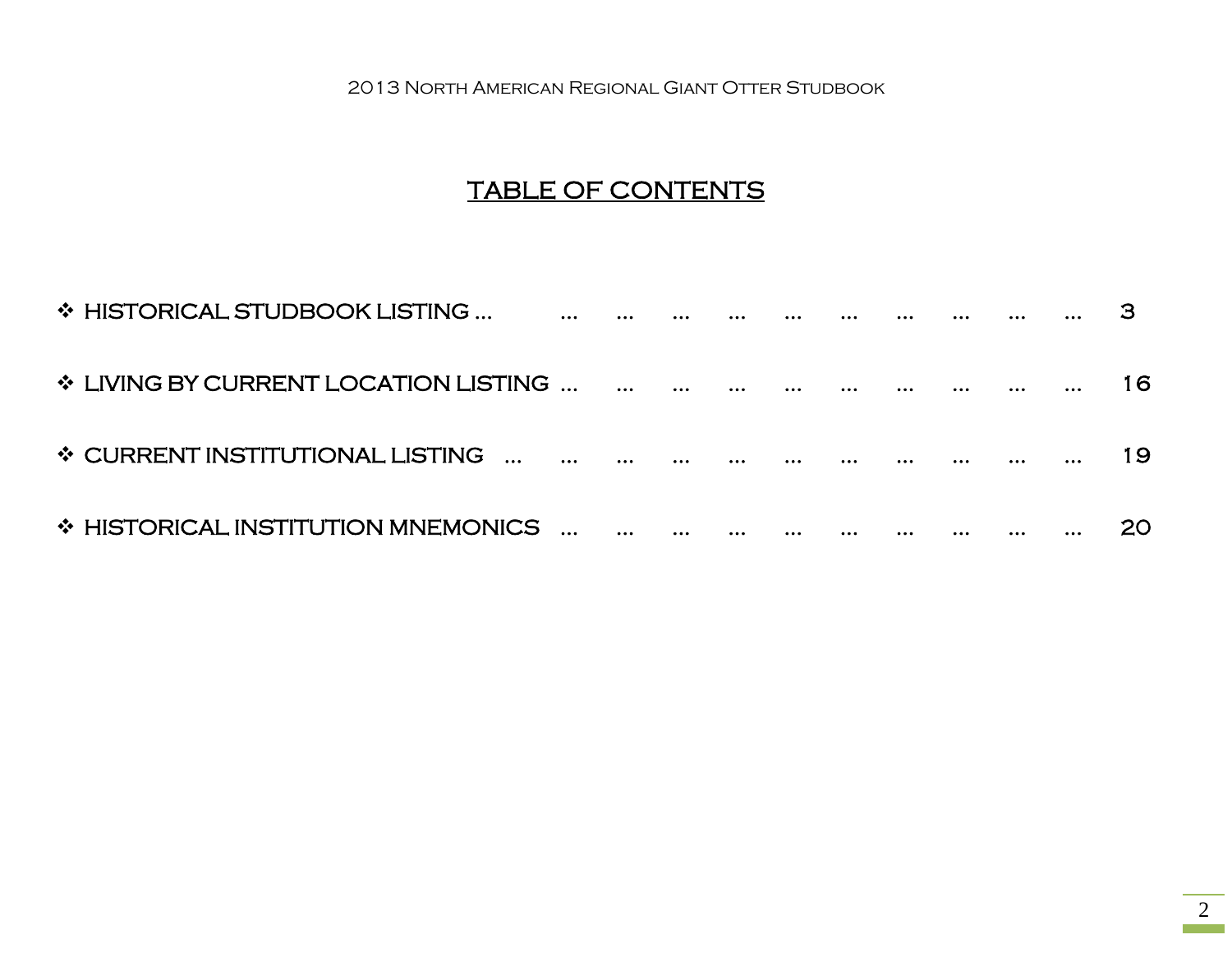#### STUDBOOK REPORT

#### GIANT OTTER Studbook PTERONURA BRASILIENSIS Studbook data current as of 01/16/2013

Compiled by Kim Lengel Date of Export: 02/25/2013 Locations = N.AMERICA PopLink Version: 2.3

65.42.42 (149) at 12 Institutions

| Studbook<br>ID  | <b>Birth Date</b>                   | <b>Birth</b><br>Date Est. | Sire | Dam | <b>Sex</b>    | Event           | Location         | Local ID Date |                        | Date Est. House Name | Owner        |
|-----------------|-------------------------------------|---------------------------|------|-----|---------------|-----------------|------------------|---------------|------------------------|----------------------|--------------|
| $\mathbf{1}$    | 01/01/1925 Unknown WILD WILD Female |                           |      |     |               | Wild<br>Capture | <b>BRAZIL</b>    | <b>NONE</b>   | $ 01/01/1925 $ Unknown |                      | Not Reported |
|                 |                                     |                           |      |     |               | Transfer        | <b>UNKNOWN</b>   | <b>NONE</b>   | $ 09/01/1925 $ Unknown |                      |              |
|                 |                                     |                           |      |     |               | Transfer        | <b>PHILADELP</b> | 10759         | 09/26/1925 None        |                      |              |
|                 |                                     |                           |      |     |               | Death           | PHILADELP        | <b>NHXX</b>   | $ 07/26/1926 $ None    |                      |              |
| $ 2\rangle$     | $ 01/01/1952 $ Unknown UNK UNK      |                           |      |     | Unknown Birth |                 | <b>UNKNOWN</b>   | <b>NONE</b>   | $ 01/01/1952 $ Unknown |                      | Not Reported |
|                 |                                     |                           |      |     |               | Transfer        | <b>PUBLIC</b>    | <b>NONE</b>   | $ 01/01/1952 $ Unknown |                      |              |
|                 |                                     |                           |      |     |               | Transfer        | NZP-WASH         | 23009         | 12/19/1952 None        |                      |              |
|                 |                                     |                           |      |     |               | Death           | NZP-WASH         | NAY           | $ 01/27/1953 $ None    |                      |              |
| 3               | 07/01/1953 Month                    |                           | UNK  | UNK | Male          | Birth           | <b>UNKNOWN</b>   | <b>NONE</b>   | $ 07/01/1953 $ Month   |                      | Not Reported |
|                 |                                     |                           |      |     |               | Transfer        | <b>MAMI RARE</b> |               | $ 01/01/1954 $ Unknown |                      |              |
|                 |                                     |                           |      |     |               | Transfer        | <b>CHICAGOBR</b> | 19662         | $ 02/18/1954 $ None    |                      |              |
|                 |                                     |                           |      |     |               | Death           | <b>CHICAGOBR</b> | NHXX          | $ 08/06/1963 $ None    |                      |              |
| $\vert 4 \vert$ | 07/01/1953 Month                    |                           | UNK  | UNK | Male          | Birth           | <b>UNKNOWN</b>   | <b>NONE</b>   | $ 07/01/1953 $ Month   |                      | Not Reported |
|                 |                                     |                           |      |     |               | Transfer        | <b>MAMI RARE</b> |               | $ 01/01/1954 $ Unknown |                      |              |
|                 |                                     |                           |      |     |               | Transfer        | <b>CHICAGOBR</b> | 19661         | $ 02/18/1954 $ None    |                      |              |
|                 |                                     |                           |      |     |               | Death           | <b>CHICAGOBR</b> | <b>NHXX</b>   | $ 04/08/1955 $ None    |                      |              |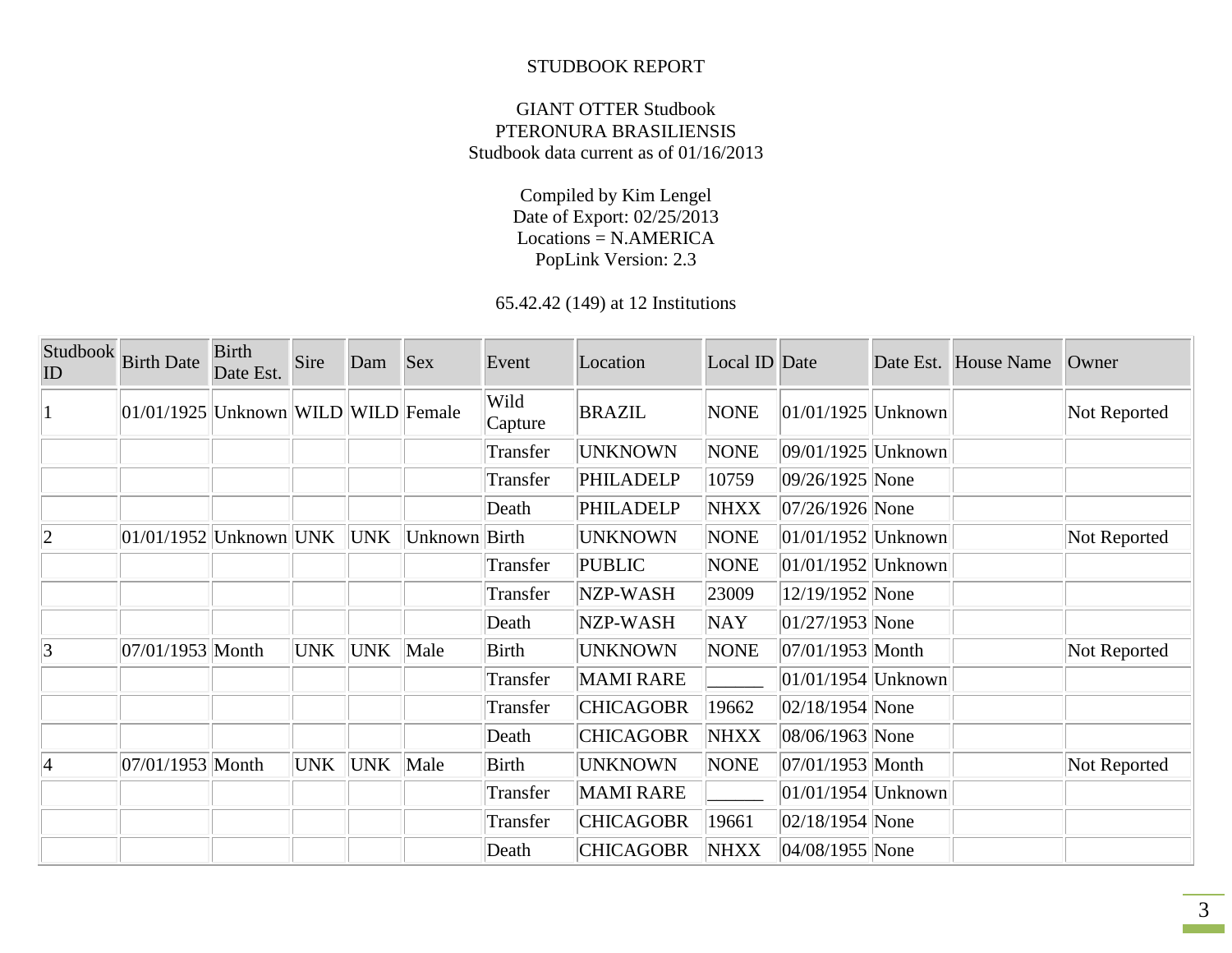| Studbook<br>ID  | <b>Birth Date</b>                     | <b>Birth</b><br>Date Est. | Sire | Dam        | <b>Sex</b> | Event           | Location                  | Local ID Date |                        | Date Est. House Name | Owner        |
|-----------------|---------------------------------------|---------------------------|------|------------|------------|-----------------|---------------------------|---------------|------------------------|----------------------|--------------|
| $\vert 5 \vert$ | $01/01/1954$ Unknown UNK              |                           |      | <b>UNK</b> | Male       | Birth           | <b>UNKNOWN</b>            | <b>NONE</b>   | $ 01/01/1954 $ Unknown |                      | Not Reported |
|                 |                                       |                           |      |            |            | Transfer        | <b>TARPONSPR</b>          |               | $ 01/01/1954 $ Unknown |                      |              |
|                 |                                       |                           |      |            |            | Transfer        | NZP-WASH                  | 24692A        | $ 10/02/1954 $ None    |                      |              |
|                 |                                       |                           |      |            |            | Death           | NZP-WASH                  | <b>NAY</b>    | $ 02/26/1957 $ None    |                      |              |
| $\overline{6}$  | $ 01/01/1954 $ Unknown UNK            |                           |      | UNK        | Male       | Birth           | <b>UNKNOWN</b>            | <b>NONE</b>   | $ 01/01/1954 $ Unknown |                      | Not Reported |
|                 |                                       |                           |      |            |            | Transfer        | <b>TARPONSPR</b>          |               | $ 01/01/1954 $ Unknown |                      |              |
|                 |                                       |                           |      |            |            | Transfer        | NZP-WASH                  | 24692B        | 10/02/1954 None        |                      |              |
|                 |                                       |                           |      |            |            | Death           | NZP-WASH                  | <b>NAY</b>    | 08/15/1961 None        |                      |              |
| 7               | $ 01/01/1955 $ Unknown $ UNK $ UNK    |                           |      |            | Female     | Birth           | <b>UNKNOWN</b>            | <b>NONE</b>   | $ 01/01/1955 $ Unknown |                      | Not Reported |
|                 |                                       |                           |      |            |            | Transfer        | <b>CHICAGOBR</b>          | 19663         | 03/23/1955 None        |                      |              |
|                 |                                       |                           |      |            |            | Death           | <b>CHICAGOBR</b>          | <b>NHXX</b>   | 11/22/1956 None        |                      |              |
| $\overline{8}$  | $ 01/01/1955 $ Unknown UNK UNK Female |                           |      |            |            | Birth           | <b>UNKNOWN</b>            | <b>NONE</b>   | $ 01/01/1955 $ Unknown |                      | Not Reported |
|                 |                                       |                           |      |            |            | Transfer        | <b>CHICAGOBR</b>          | 19664         | $ 04/27/1955 $ None    |                      |              |
|                 |                                       |                           |      |            |            | Death           | <b>CHICAGOBR</b>          | <b>NHXX</b>   | 09/28/1961 None        |                      |              |
| $\overline{9}$  | $ 01/01/1955 $ Unknown UNK UNK Female |                           |      |            |            | <b>Birth</b>    | <b>UNKNOWN</b>            | <b>NONE</b>   | $ 01/01/1955 $ Unknown |                      | Not Reported |
|                 |                                       |                           |      |            |            | Transfer        | <b>TARPONSPR</b>          |               | $ 01/01/1955 $ Unknown |                      |              |
|                 |                                       |                           |      |            |            | Transfer        | <b>NY BRONX</b>           | 551001        | $ 02/22/1955 $ None    |                      |              |
|                 |                                       |                           |      |            |            | Death           | <b>NY BRONX</b>           | <b>NHN</b>    | 03/17/1968 None        |                      |              |
| $ 10\rangle$    | 01/01/1965 Unknown WILD WILD Male     |                           |      |            |            | Wild<br>Capture | <b>BRAZIL</b>             | <b>NONE</b>   | $ 01/01/1965 $ Unknown |                      | Not Reported |
|                 |                                       |                           |      |            |            | Transfer        | <b>MAMI RARE</b>          |               | $ 01/01/1965 $ Unknown |                      |              |
|                 |                                       |                           |      |            |            | Transfer        | MILWAUKEE                 | 491           | 08/19/1965 None        |                      |              |
|                 |                                       |                           |      |            |            | Death           | <b>MILWAUKEE</b>          | FHN           | 12/17/1965 None        |                      |              |
| $ 11\rangle$    | 01/01/1965 Unknown WILD WILD Female   |                           |      |            |            | Wild<br>Capture | <b>BRAZIL</b>             | <b>NONE</b>   | $01/01/1965$ Unknown   |                      | Not Reported |
|                 |                                       |                           |      |            |            | Transfer        | <b>MAMI RARE</b>          |               | $ 01/01/1965 $ Unknown |                      |              |
|                 |                                       |                           |      |            |            | Transfer        | MILWAUKEE <sup>1492</sup> |               | 08/19/1965 None        |                      |              |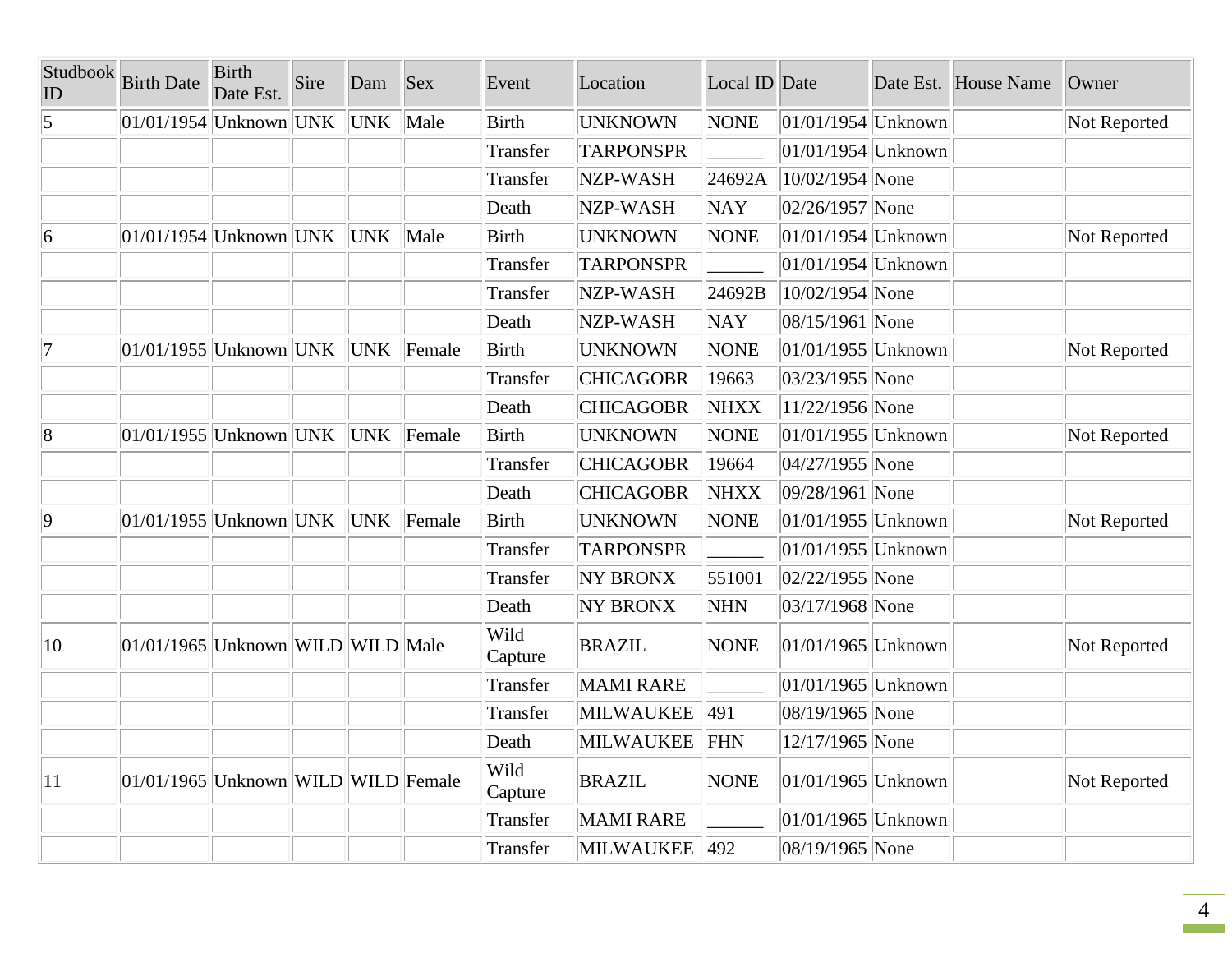| Studbook<br>ID | <b>Birth Date</b>   | <b>Birth</b><br>Date Est. | Sire | Dam            | Sex              | Event           | Location         | Local ID Date |                               | Date Est. House Name | Owner        |
|----------------|---------------------|---------------------------|------|----------------|------------------|-----------------|------------------|---------------|-------------------------------|----------------------|--------------|
|                |                     |                           |      |                |                  | Death           | MILWAUKEE        | FAN           | $ 01/20/1967 $ None           |                      |              |
| $ 12\rangle$   | 11/01/1966 Month    |                           | UNK  | <b>UNK</b>     | Male             | <b>Birth</b>    | UNKNOWN          | <b>NONE</b>   | 11/01/1966 Month              |                      | Not Reported |
|                |                     |                           |      |                |                  | Transfer        | <b>TARPONSPR</b> |               | 11/01/1966 Month              |                      |              |
|                |                     |                           |      |                |                  | Transfer        | FORTWORTH M00467 |               | $ 04/18/1967 $ None           |                      |              |
|                |                     |                           |      |                |                  | Death           | FORTWORTH NHN    |               | $ 05/01/1967 $ None           |                      |              |
| 21             | $ 04/13/1992 $ None |                           | 17   | 16             | Male             | <b>Birth</b>    | <b>HAMBURG</b>   | 713           | $ 04/13/1992 $ None           | <b>BANJO</b>         | Not Reported |
|                |                     |                           |      |                |                  | Transfer        | PHILADELP        | 103271        | 04/29/1996 None               |                      |              |
|                |                     |                           |      |                |                  | Death           | PHILADELP        | AAGR          | 08/20/2011 None               |                      |              |
| 24             | 09/02/1993 None     |                           | 17   | 16             | Male             | <b>Birth</b>    | <b>HAMBURG</b>   | 1254          | 09/02/1993 None               | <b>RIO</b>           | Not Reported |
|                |                     |                           |      |                |                  | Transfer        | PHILADELP        | 103272        | 04/29/1996 None               |                      |              |
|                |                     |                           |      |                |                  | Transfer        | <b>BRASILIA</b>  |               | 12/03/2002 None               |                      |              |
|                |                     |                           |      |                |                  | Go LTF          | <b>BRASILIA</b>  |               | 12/03/2002 None               |                      |              |
| 26             | 01/01/1998 Year     |                           |      | WILD WILD Male |                  | Wild<br>Capture | <b>VENEZUELA</b> | <b>NONE</b>   | $ 01/01/1998 $ Unknown CARLOS |                      | Not Reported |
|                |                     |                           |      |                |                  | Transfer        | <b>FUNPZA</b>    |               | $ 01/01/2002 $ Unknown        |                      |              |
|                |                     |                           |      |                |                  | Transfer        | <b>DALLAS WA</b> | 2M008         | 07/03/2002 None               |                      |              |
|                |                     |                           |      |                |                  | Death           | <b>DALLAS WA</b> | 2M008         | 02/02/2008 None               |                      |              |
| 27             | 01/01/1999 Year     |                           |      |                | WILD WILD Female | Wild<br>Capture | <b>VENEZUELA</b> | <b>NONE</b>   | 01/01/1999 Unknown MUNECA     |                      | Not Reported |
|                |                     |                           |      |                |                  | Transfer        | FUNPZA           |               | $ 01/01/2002 $ Unknown        |                      |              |
|                |                     |                           |      |                |                  | Transfer        | <b>DALLAS WA</b> | 2M007         | 07/03/2002 None               |                      |              |
| 28             | 05/20/2000 None     |                           | 18   | 25             | Female           | <b>Birth</b>    | <b>BRASILIA</b>  |               | 05/20/2000 None               | <b>NINA</b>          | <b>IBAMA</b> |
|                |                     |                           |      |                |                  | Transfer        | PHILADELP        | 104084        | 10/22/2002 None               |                      |              |
| 29             | $ 01/13/2004 $ None |                           | 21   | 28             | Unknown Birth    |                 | PHILADELP        | 104186        | $ 01/13/2004 $ None           |                      | <b>IBAMA</b> |
|                |                     |                           |      |                |                  | Death           | PHILADELP        | <b>IAAA</b>   | $ 01/15/2004 $ None           |                      |              |
| 30             | $ 01/13/2004 $ None |                           | 21   | 28             | Male             | <b>Birth</b>    | PHILADELP        | 104190        | $ 01/13/2004 $ None           |                      | <b>IBAMA</b> |
|                |                     |                           |      |                |                  | Death           | PHILADELP        | <b>IAAA</b>   | $ 01/13/2004 $ None           |                      |              |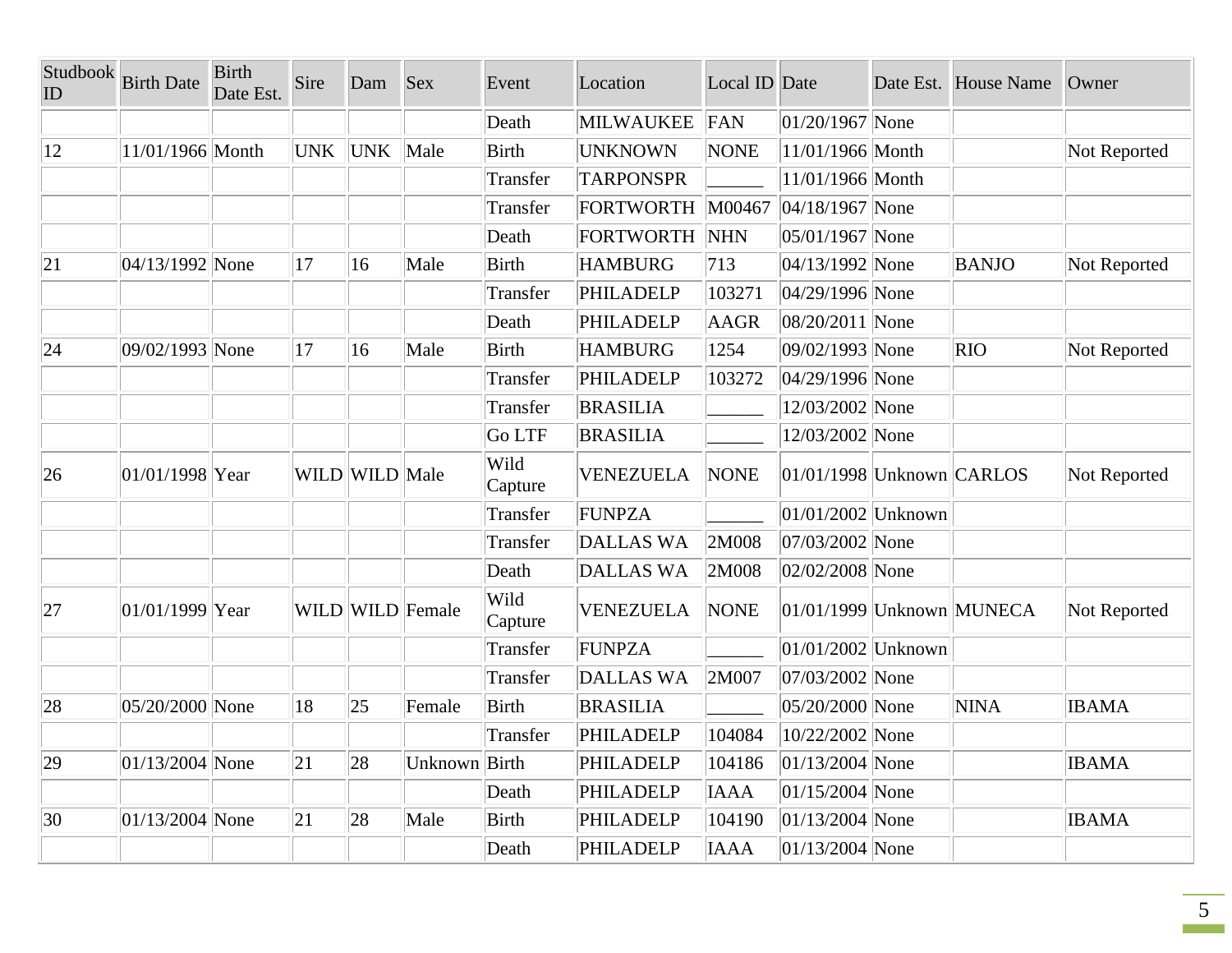| Studbook<br>ID | <b>Birth Date</b>   | <b>Birth</b><br>Date Est. | Sire         | Dam | <b>Sex</b>    | Event        | Location         | Local ID Date |                        | Date Est. House Name | Owner        |
|----------------|---------------------|---------------------------|--------------|-----|---------------|--------------|------------------|---------------|------------------------|----------------------|--------------|
| 31             | 03/30/2004 None     |                           | 21           | 28  | Male          | <b>Birth</b> | PHILADELP        | 104215        | $ 03/30/2004 $ None    | <b>PRIMERO</b>       |              |
|                |                     |                           |              |     |               | Transfer     | <b>JACKSONVL</b> | 807391        | 10/17/2007 None        |                      |              |
|                |                     |                           |              |     |               | Transfer     | <b>DALLAS WA</b> | 8M009         | $ 04/11/2008 $ None    |                      |              |
|                |                     |                           |              |     |               | Death        | <b>DALLAS WA</b> | <b>NHXX</b>   | $ 04/08/2011 $ None    |                      |              |
| 32             | 03/30/2004 None     |                           | 21           | 28  | Unknown Birth |              | PHILADELP        | 104216        | $ 03/30/2004 $ None    |                      | <b>IBAMA</b> |
|                |                     |                           |              |     |               | Death        | <b>PHILADELP</b> | <b>NHXX</b>   | $ 04/05/2004 $ None    |                      |              |
| $ 33\rangle$   | $ 04/22/2004 $ None |                           | $ 23\rangle$ | 22  | Male          | <b>Birth</b> | <b>CALI</b>      | M04035        | $ 04/22/2004 $ None    | <b>TUCANO</b>        | Not Reported |
|                |                     |                           |              |     |               | Transfer     | <b>METROZOO</b>  |               | M50113 12/09/2005 None |                      |              |
|                |                     |                           |              |     |               | Death        | <b>METROZOO</b>  | <b>NAHO</b>   | 07/06/2007 None        |                      |              |
| 34             | 04/22/2004 None     |                           | 23           | 22  | Male          | <b>Birth</b> | <b>CALI</b>      |               | M04036 04/22/2004 None | <b>WITOTO</b>        | <b>CALI</b>  |
|                |                     |                           |              |     |               | Transfer     | <b>METROZOO</b>  |               | M50114 12/09/2005 None |                      |              |
| 35             | 10/08/2004 None     |                           | 21           | 28  | Unknown Birth |              | <b>PHILADELP</b> | 104255        | 10/08/2004 None        |                      | <b>IBAMA</b> |
|                |                     |                           |              |     |               | Death        | PHILADELP        | <b>IAAA</b>   | 10/08/2004 None        |                      |              |
| 36             | 10/08/2004 None     |                           | 21           | 28  | Unknown Birth |              | PHILADELP        | 104256        | 10/08/2004 None        |                      | <b>IBAMA</b> |
|                |                     |                           |              |     |               | Death        | <b>PHILADELP</b> | <b>CAAK</b>   | 10/10/2004 None        |                      |              |
| 37             | 10/08/2004 None     |                           | 21           | 28  | Unknown Birth |              | PHILADELP        | 104257        | 10/08/2004 None        |                      | <b>IBAMA</b> |
|                |                     |                           |              |     |               | Death        | PHILADELP        | <b>NAXX</b>   | 10/11/2004 None        |                      |              |
| 38             | 10/08/2004 None     |                           | 21           | 28  | Unknown Birth |              | <b>PHILADELP</b> | 104258        | 10/08/2004 None        |                      | <b>IBAMA</b> |
|                |                     |                           |              |     |               | Death        | PHILADELP        | <b>NAXX</b>   | 10/11/2004 None        |                      |              |
| 39             | 10/08/2004 None     |                           | 21           | 28  | Unknown Birth |              | PHILADELP        | 104259        | 10/08/2004 None        |                      | <b>IBAMA</b> |
|                |                     |                           |              |     |               | Death        | <b>PHILADELP</b> | <b>NAXX</b>   | 10/11/2004 None        |                      |              |
| 40             | 12/27/2004 None     |                           | 21           | 28  | Unknown Birth |              | PHILADELP        | 104283        | 12/27/2004 None        |                      | <b>IBAMA</b> |
|                |                     |                           |              |     |               | Death        | <b>PHILADELP</b> | <b>NAXX</b>   | 12/29/2004 None        |                      |              |
| 41             | 12/27/2004 None     |                           | 21           | 28  | Unknown Birth |              | PHILADELP        | 104284        | 12/27/2004 None        |                      | <b>IBAMA</b> |
|                |                     |                           |              |     |               | Death        | <b>PHILADELP</b> | <b>CAAK</b>   | 12/31/2004 None        |                      |              |
| 42             | 12/27/2004 None     |                           | 21           | 28  | Unknown Birth |              | PHILADELP        | 104285        | 12/27/2004 None        |                      | <b>IBAMA</b> |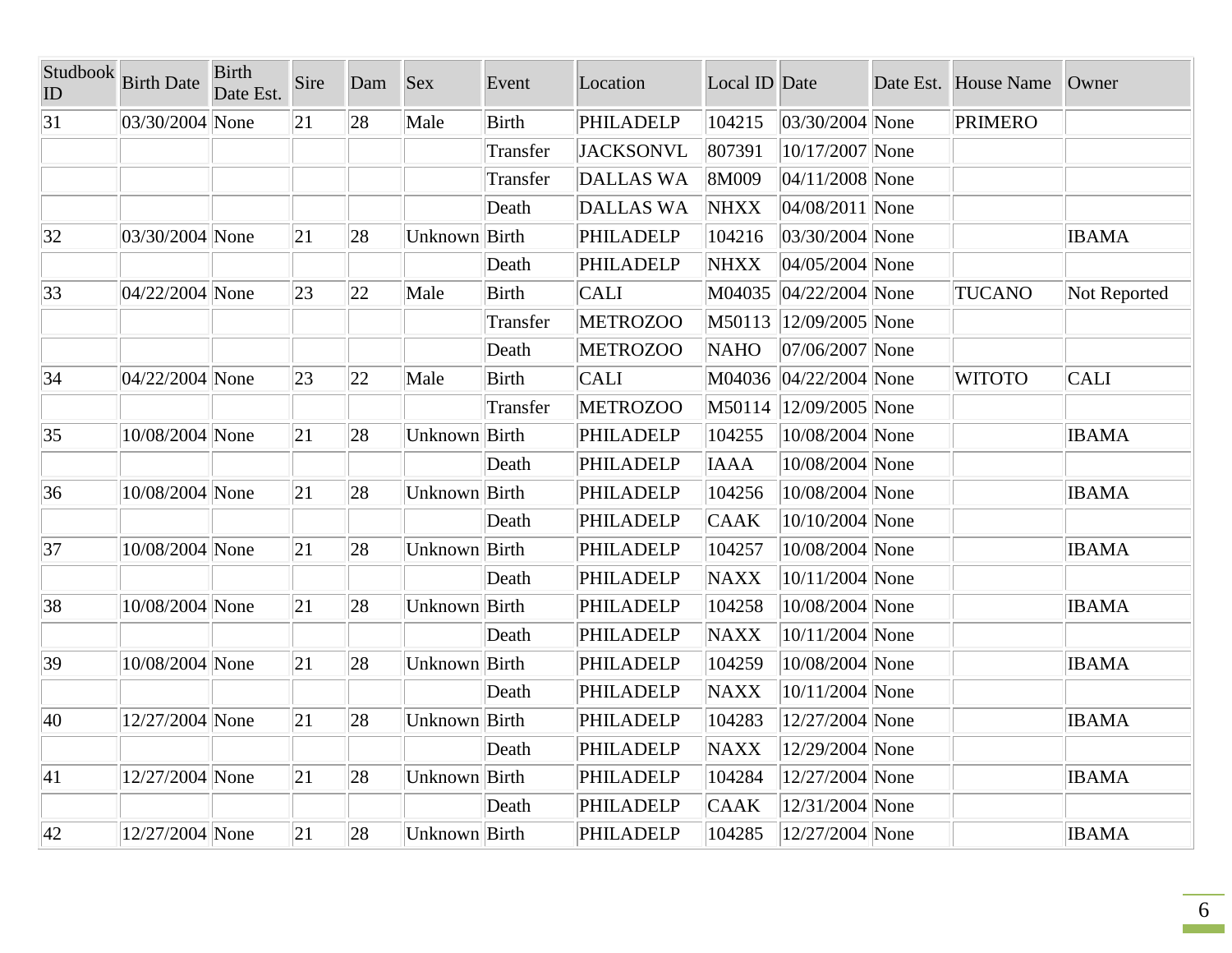| Studbook<br>ID   | <b>Birth Date</b>   | <b>Birth</b><br>Date Est. | Sire | Dam | <b>Sex</b>    | Event        | Location         | Local ID Date |                     | Date Est. House Name | Owner        |
|------------------|---------------------|---------------------------|------|-----|---------------|--------------|------------------|---------------|---------------------|----------------------|--------------|
|                  |                     |                           |      |     |               | Death        | PHILADELP        | <b>NAXX</b>   | 12/31/2004 None     |                      |              |
| $ 43\rangle$     | 12/27/2004 None     |                           | 21   | 28  | Female        | <b>Birth</b> | PHILADELP        | 104286        | 12/27/2004 None     |                      | <b>IBAMA</b> |
|                  |                     |                           |      |     |               | Death        | <b>PHILADELP</b> | <b>CAAK</b>   | $ 01/02/2005 $ None |                      |              |
| 44               | 12/27/2004 None     |                           | 21   | 28  | Male          | <b>Birth</b> | <b>PHILADELP</b> | 104287        | 12/27/2004 None     |                      | <b>IBAMA</b> |
|                  |                     |                           |      |     |               | Death        | PHILADELP        | <b>CAAK</b>   | $ 01/02/2005 $ None |                      |              |
| $ 45\rangle$     | 03/13/2005 None     |                           | 21   | 28  | Female        | <b>Birth</b> | PHILADELP        | 104297        | $ 03/13/2005 $ None | <b>KARA</b>          | <b>IBAMA</b> |
|                  |                     |                           |      |     |               | Transfer     | <b>METROZOO</b>  | M80044        | $ 06/04/2008 $ None |                      |              |
| 46               | 03/13/2005 None     |                           | 21   | 28  | Male          | <b>Birth</b> | PHILADELP        | 104298        | $ 03/13/2005 $ None | <b>DANTE</b>         | <b>IBAMA</b> |
|                  |                     |                           |      |     |               | Transfer     | <b>JACKSONVL</b> | 807392        | 10/17/2007 None     |                      |              |
|                  |                     |                           |      |     |               | Death        | <b>JACKSONVL</b> | AHY           | 09/20/2012 None     |                      |              |
| 47               | 03/13/2005 None     |                           | 21   | 28  | Male          | <b>Birth</b> | PHILADELP        | 104299        | $ 03/13/2005 $ None | <b>MAGNUS</b>        | <b>IBAMA</b> |
|                  |                     |                           |      |     |               | Transfer     | <b>JACKSONVL</b> | 807393        | 10/17/2007 None     |                      |              |
|                  |                     |                           |      |     |               | Transfer     | PHILADELP        | 104299        | 10/05/2012 None     |                      |              |
| 48               | 03/13/2005 None     |                           | 21   | 28  | Male          | <b>Birth</b> | <b>PHILADELP</b> | 104300        | 03/13/2005 None     |                      | <b>IBAMA</b> |
|                  |                     |                           |      |     |               | Death        | PHILADELP        | <b>CAAK</b>   | 04/04/2005 None     |                      |              |
| 49               | $ 03/13/2005 $ None |                           | 21   | 28  | Unknown Birth |              | PHILADELP        | 104301        | 03/13/2005 None     |                      | <b>IBAMA</b> |
|                  |                     |                           |      |     |               | Death        | PHILADELP        | <b>NHXX</b>   | $ 03/19/2005 $ None |                      |              |
| 50               | $ 01/04/2006 $ None |                           | 21   | 28  | Male          | <b>Birth</b> | PHILADELP        | 104363        | $ 01/04/2006 $ None |                      | <b>IBAMA</b> |
|                  |                     |                           |      |     |               | Death        | <b>PHILADELP</b> | <b>CAAK</b>   | 01/08/2006 None     |                      |              |
| $\vert 51 \vert$ | $ 01/04/2006 $ None |                           | 21   | 28  | Male          | <b>Birth</b> | <b>PHILADELP</b> | 104364        | $ 01/04/2006 $ None |                      | <b>IBAMA</b> |
|                  |                     |                           |      |     |               | Death        | PHILADELP        | <b>CAAK</b>   | 01/08/2006 None     |                      |              |
| $\vert$ 52       | $ 01/04/2006 $ None |                           | 21   | 28  | Female        | <b>Birth</b> | <b>PHILADELP</b> | 104365        | $ 01/04/2006 $ None |                      | <b>IBAMA</b> |
|                  |                     |                           |      |     |               | Death        | <b>PHILADELP</b> | <b>CAAK</b>   | $ 01/07/2006 $ None |                      |              |
| 53               | 01/04/2006 None     |                           | 21   | 28  | Unknown Birth |              | PHILADELP        | 104366        | $ 01/04/2006 $ None |                      | <b>IBAMA</b> |
|                  |                     |                           |      |     |               | Death        | PHILADELP        | <b>NHXX</b>   | $ 01/06/2006 $ None |                      |              |
| $\vert$ 54       | $ 01/04/2006 $ None |                           | 21   | 28  | Unknown Birth |              | <b>PHILADELP</b> | 104367        | $ 01/04/2006 $ None |                      | <b>IBAMA</b> |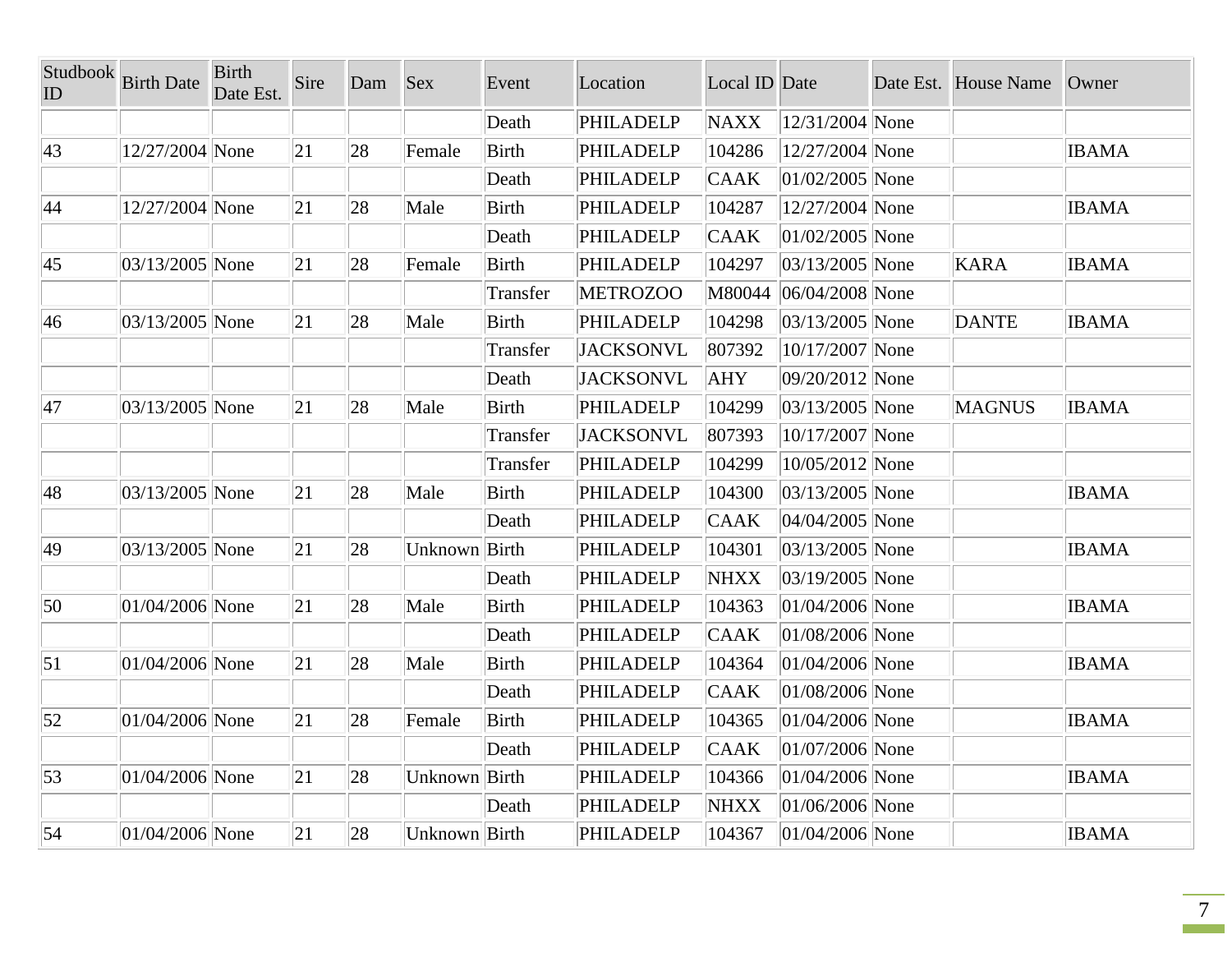| Studbook<br>ID | <b>Birth Date</b> | <b>Birth</b><br>Date Est. | Sire | Dam | <b>Sex</b>    | Event        | Location         | Local ID Date |                     | Date Est. House Name | Owner        |
|----------------|-------------------|---------------------------|------|-----|---------------|--------------|------------------|---------------|---------------------|----------------------|--------------|
|                |                   |                           |      |     |               | Death        | <b>PHILADELP</b> | <b>NHXX</b>   | $ 01/06/2006 $ None |                      |              |
| 55             | 04/02/2006 None   |                           | 21   | 28  | Male          | <b>Birth</b> | PHILADELP        | 104393        | $ 04/02/2006 $ None |                      | <b>IBAMA</b> |
|                |                   |                           |      |     |               | Death        | PHILADELP        | <b>AACK</b>   | 04/05/2006 None     |                      |              |
| 56             | 04/02/2006 None   |                           | 21   | 28  | Unknown Birth |              | PHILADELP        | 104394        | 04/02/2006 None     |                      | <b>IBAMA</b> |
|                |                   |                           |      |     |               | Death        | PHILADELP        | <b>CAAK</b>   | $ 04/05/2006 $ None |                      |              |
| 57             | 04/02/2006 None   |                           | 21   | 28  | Unknown Birth |              | <b>PHILADELP</b> | 104395        | $ 04/02/2006 $ None |                      | <b>IBAMA</b> |
|                |                   |                           |      |     |               | Death        | PHILADELP        | <b>CAAK</b>   | 04/05/2006 None     |                      |              |
| 58             | 04/02/2006 None   |                           | 21   | 28  | Unknown Birth |              | PHILADELP        | 104396        | $ 04/02/2006 $ None |                      | <b>IBAMA</b> |
|                |                   |                           |      |     |               | Death        | PHILADELP        | <b>CAAK</b>   | 04/05/2006 None     |                      |              |
| 59             | 04/02/2006 None   |                           | 21   | 28  | Unknown Birth |              | PHILADELP        | 104397        | 04/02/2006 None     | LOLA                 | <b>IBAMA</b> |
|                |                   |                           |      |     |               | Death        | PHILADELP        | <b>CAAK</b>   | 04/04/2006 None     |                      |              |
| 60             | 11/26/2006 None   |                           | 21   | 28  | Unknown Birth |              | PHILADELP        | 104451        | 11/26/2006 None     |                      | <b>IBAMA</b> |
|                |                   |                           |      |     |               | Death        | PHILADELP        | <b>NHXX</b>   | 11/27/2006 None     |                      |              |
| 61             | 11/26/2006 None   |                           | 21   | 28  | Unknown Birth |              | PHILADELP        | 104452        | 11/26/2006 None     |                      | <b>IBAMA</b> |
|                |                   |                           |      |     |               | Death        | PHILADELP        | <b>NHXX</b>   | 11/29/2006 None     |                      |              |
| 62             | 11/26/2006 None   |                           | 21   | 28  | Unknown Birth |              | PHILADELP        | 104453        | 11/26/2006 None     |                      | <b>IBAMA</b> |
|                |                   |                           |      |     |               | Death        | <b>PHILADELP</b> | NHN           | 12/08/2006 None     |                      |              |
| 63             | 11/26/2006 None   |                           | 21   | 28  | Male          | <b>Birth</b> | <b>PHILADELP</b> | 104454        | 11/26/2006 None     | <b>RIJO</b>          | <b>IBAMA</b> |
|                |                   |                           |      |     |               | Transfer     | LOSANGELE        | 991903        | 06/30/2009 None     |                      |              |
| 64             | 11/26/2006 None   |                           | 21   | 28  | Female        | Birth        | PHILADELP        | 104455        | 11/26/2006 None     | <b>SONHO</b>         | <b>IBAMA</b> |
|                |                   |                           |      |     |               | Transfer     | <b>DALLAS WA</b> | 9M007         | 04/02/2009 None     |                      |              |
| 65             | 11/03/2007 None   |                           | 21   | 28  | Female        | <b>Birth</b> | PHILADELP        | 104533        | 11/03/2007 None     | <b>ROSE</b>          | <b>IBAMA</b> |
|                |                   |                           |      |     |               | Transfer     | <b>DALLAS WA</b> | 9M006         | $ 02/04/2009 $ None |                      |              |
| 66             | 11/03/2007 None   |                           | 21   | 28  | Unknown Birth |              | <b>PHILADELP</b> | 104534        | 11/03/2007 None     |                      | <b>IBAMA</b> |
|                |                   |                           |      |     |               | Death        | <b>PHILADELP</b> | FAAB          | 12/22/2007 None     |                      |              |
| 67             | 11/03/2007 None   |                           | 21   | 28  | Male          | <b>Birth</b> | PHILADELP        | 104535        | 11/03/2007 None     |                      | <b>IBAMA</b> |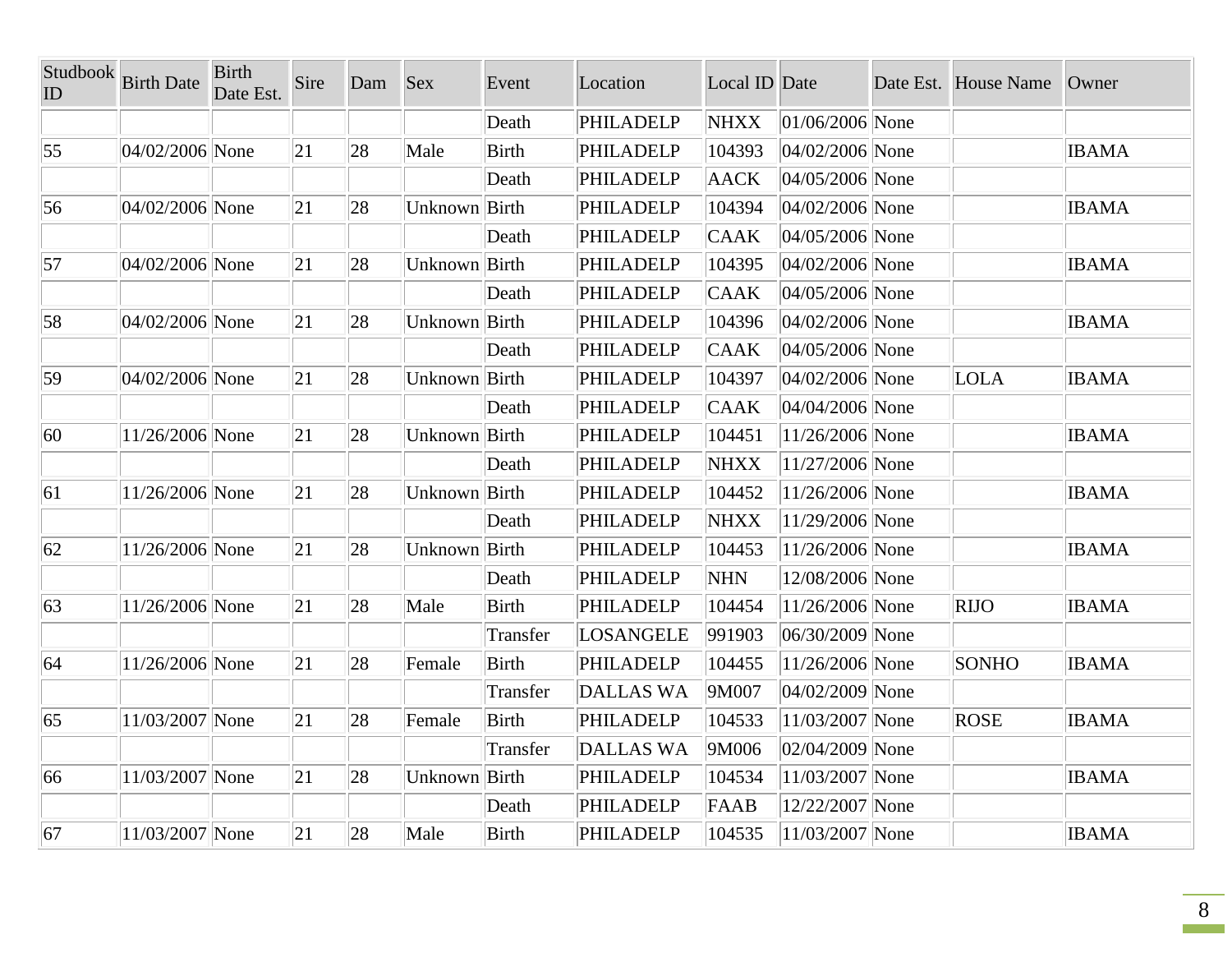| Studbook<br>ID | <b>Birth Date</b>   | <b>Birth</b><br>Date Est. | Sire | Dam | <b>Sex</b>    | Event        | Location         | Local ID Date |                     | Date Est. House Name   | Owner        |
|----------------|---------------------|---------------------------|------|-----|---------------|--------------|------------------|---------------|---------------------|------------------------|--------------|
|                |                     |                           |      |     |               | Death        | <b>PHILADELP</b> | FAAB          | 11/28/2007 None     |                        |              |
| 68             | 11/03/2007 None     |                           | 21   | 28  | Unknown Birth |              | <b>PHILADELP</b> | 104536        | 11/03/2007 None     |                        | <b>IBAMA</b> |
|                |                     |                           |      |     |               | Death        | <b>PHILADELP</b> | <b>CACK</b>   | 11/10/2007 None     |                        |              |
| 69             | 11/03/2007 None     |                           | 21   | 28  | Unknown Birth |              | <b>PHILADELP</b> | 104537        | 11/03/2007 None     |                        | <b>IBAMA</b> |
|                |                     |                           |      |     |               | Death        | <b>PHILADELP</b> | <b>CACK</b>   | 11/07/2007 None     |                        |              |
| 70             | 11/03/2007 None     |                           | 21   | 28  | Unknown Birth |              | <b>PHILADELP</b> | 104538        | 11/03/2007 None     |                        | <b>IBAMA</b> |
|                |                     |                           |      |     |               | Death        | PHILADELP        | <b>CACK</b>   | 11/03/2007 None     |                        |              |
| 71             | 11/03/2007 None     |                           | 21   | 28  | Unknown Birth |              | <b>PHILADELP</b> | 104539        | 11/03/2007 None     |                        | <b>IBAMA</b> |
|                |                     |                           |      |     |               | Death        | <b>PHILADELP</b> | <b>CACK</b>   | 11/04/2007 None     |                        |              |
| 72             | 08/18/2008 None     |                           | 21   | 28  | Female        | Birth        | PHILADELP        | 104607        | 08/18/2008 None     | <b>ELLA</b>            | <b>IBAMA</b> |
|                |                     |                           |      |     |               | Transfer     | MOODY            | 6141          | 12/16/2010 None     |                        |              |
| 73             | 08/18/2008 None     |                           | 21   | 28  | Male          | <b>Birth</b> | <b>PHILADELP</b> | 104608        | 08/18/2008 None     |                        | <b>IBAMA</b> |
|                |                     |                           |      |     |               | Death        | <b>PHILADELP</b> | 104608        | 12/23/2008 None     |                        |              |
| 74             | 08/18/2008 None     |                           | 21   | 28  | Female        | Birth        | <b>PHILADELP</b> | 104609        | 08/18/2008 None     | <b>TOCANTINS IBAMA</b> |              |
|                |                     |                           |      |     |               | Transfer     | <b>JACKSONVL</b> | 810369        | 11/02/2010 None     |                        |              |
| 75             | 08/18/2008 None     |                           | 21   | 28  | Female        | Birth        | <b>PHILADELP</b> | 104610        | 08/18/2008 None     | <b>TAPAJOS</b>         | <b>IBAMA</b> |
|                |                     |                           |      |     |               | Death        | PHILADELP        | 104610        | 04/09/2009 None     |                        |              |
| 76             | 08/18/2008 None     |                           | 21   | 28  | Unknown Birth |              | <b>PHILADELP</b> | 104611        | 08/18/2008 None     |                        | <b>IBAMA</b> |
|                |                     |                           |      |     |               | Death        | <b>PHILADELP</b> | <b>NHXX</b>   | 08/18/2008 None     |                        |              |
| 77             | $ 04/22/2004 $ None |                           | 23   | 22  | Female        | <b>Birth</b> | <b>CALI</b>      | M04037        | $ 04/22/2004 $ None | <b>CHIRICOA</b>        | <b>CALI</b>  |
|                |                     |                           |      |     |               | Transfer     | LOSANGELE        | 991800        | 03/05/2009 None     |                        |              |
| 78             | 06/21/2009 None     |                           | 21   | 28  | Male          | Birth        | <b>PHILADELP</b> | 104661        | 06/21/2009 None     | <b>TOURO</b>           | <b>IBAMA</b> |
|                |                     |                           |      |     |               | Transfer     | <b>DALLAS WA</b> | 11M003        | $ 06/21/2011 $ None |                        |              |
| 79             | $ 06/21/2009 $ None |                           | 21   | 28  | Male          | Birth        | <b>PHILADELP</b> | 104662        | 06/21/2009 None     | <b>BAJO</b>            | <b>IBAMA</b> |
| 80             | 06/21/2009 None     |                           | 21   | 28  | Female        | <b>Birth</b> | <b>PHILADELP</b> | 104663        | 06/21/2009 None     | <b>YZMA</b>            | <b>IBAMA</b> |
|                |                     |                           |      |     |               | Transfer     | <b>MOODY</b>     | 6142          | 12/16/2010 None     |                        |              |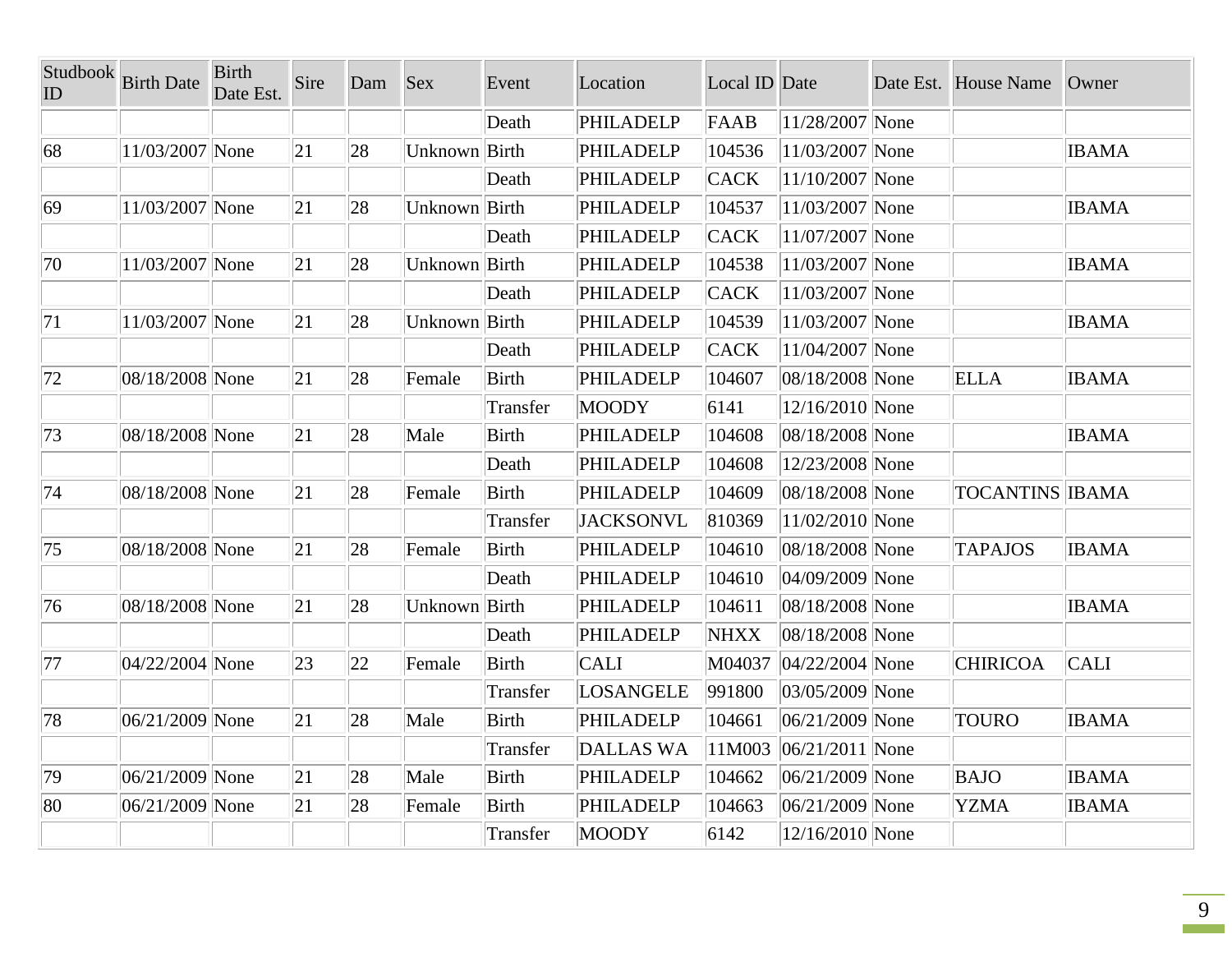| Studbook<br>ID | <b>Birth Date</b>   | <b>Birth</b><br>Date Est. | Sire | Dam | <b>Sex</b>    | Event        | Location         | Local ID Date |                     | Date Est. House Name | Owner        |
|----------------|---------------------|---------------------------|------|-----|---------------|--------------|------------------|---------------|---------------------|----------------------|--------------|
| 81             | 06/21/2009 None     |                           | 21   | 28  | Female        | Birth        | <b>PHILADELP</b> | 104664        | $ 06/21/2009 $ None | DRU                  | <b>IBAMA</b> |
|                |                     |                           |      |     |               | Transfer     | <b>MOODY</b>     | 6143          | 12/16/2010 None     |                      |              |
| 82             | 06/21/2009 None     |                           | 21   | 28  | Male          | <b>Birth</b> | <b>PHILADELP</b> | 104665        | $ 06/21/2009 $ None |                      | <b>IBAMA</b> |
|                |                     |                           |      |     |               | Death        | <b>PHILADELP</b> | <b>NAXX</b>   | 06/23/2009 None     |                      |              |
| 83             | 10/27/2009 None     |                           | 63   | 77  | Unknown Birth |              | LOSANGELE        | 991998        | 10/27/2009 None     |                      | Unknown      |
|                |                     |                           |      |     |               | Death        | LOSANGELE        | <b>CHXX</b>   | 10/27/2009 None     |                      |              |
| 84             | 10/27/2009 None     |                           | 63   | 77  | Unknown Birth |              | <b>LOSANGELE</b> | 991999        | 10/27/2009 None     |                      | Unknown      |
|                |                     |                           |      |     |               | Death        | LOSANGELE        | <b>NHXX</b>   | 10/27/2009 None     |                      |              |
| 85             | 10/27/2009 None     |                           | 63   | 77  | Unknown Birth |              | LOSANGELE        | 992000        | 10/27/2009 None     |                      | Unknown      |
|                |                     |                           |      |     |               | Death        | <b>LOSANGELE</b> | <b>CHXX</b>   | 10/27/2009 None     |                      |              |
| 86             | 02/14/2010 None     |                           | 63   | 77  | Unknown Birth |              | LOSANGELE        | 992043        | $ 02/14/2010 $ None |                      | Unknown      |
|                |                     |                           |      |     |               | Death        | LOSANGELE        | 992043        | $ 02/17/2010 $ None |                      |              |
| 87             | $02/14/2010$ None   |                           | 63   | 77  | Unknown Birth |              | <b>LOSANGELE</b> | 992044        | $ 02/14/2010 $ None |                      | Unknown      |
|                |                     |                           |      |     |               | Death        | LOSANGELE        | 992044        | $ 02/17/2010 $ None |                      |              |
| 88             | $ 02/14/2010 $ None |                           | 63   | 77  | Unknown Birth |              | LOSANGELE        | 992045        | $ 02/14/2010 $ None |                      | Unknown      |
|                |                     |                           |      |     |               | Death        | LOSANGELE        | 992045        | $ 02/17/2010 $ None |                      |              |
| 89             | $ 02/14/2010 $ None |                           | 63   | 77  | Unknown Birth |              | LOSANGELE        | 992046        | $ 02/14/2010 $ None |                      | Unknown      |
|                |                     |                           |      |     |               | Death        | LOSANGELE        | <b>NHXX</b>   | $ 02/16/2010 $ None |                      |              |
| 90             | 03/09/2010 None     |                           | 21   | 28  | Male          | <b>Birth</b> | <b>PHILADELP</b> | 104738        | 03/09/2010 None     |                      | <b>IBAMA</b> |
|                |                     |                           |      |     |               | Death        | <b>PHILADELP</b> | <b>CAAK</b>   | 03/12/2010 None     |                      |              |
| 91             | 03/09/2010 None     |                           | 21   | 28  | Male          | <b>Birth</b> | <b>PHILADELP</b> | 104739        | 03/09/2010 None     |                      | <b>IBAMA</b> |
|                |                     |                           |      |     |               | Death        | <b>PHILADELP</b> | <b>NAXX</b>   | $ 03/11/2010 $ None |                      |              |
| 92             | 03/09/2010 None     |                           | 21   | 28  | Female        | <b>Birth</b> | <b>PHILADELP</b> | 104740        | 03/09/2010 None     |                      | <b>IBAMA</b> |
|                |                     |                           |      |     |               | Death        | <b>PHILADELP</b> | <b>NAXX</b>   | $ 03/11/2010 $ None |                      |              |
| 93             | 03/09/2010 None     |                           | 21   | 28  | Female        | Birth        | <b>PHILADELP</b> | 104741        | 03/09/2010 None     |                      | <b>IBAMA</b> |
|                |                     |                           |      |     |               | Death        | <b>PHILADELP</b> | <b>NAXX</b>   | $ 03/11/2010 $ None |                      |              |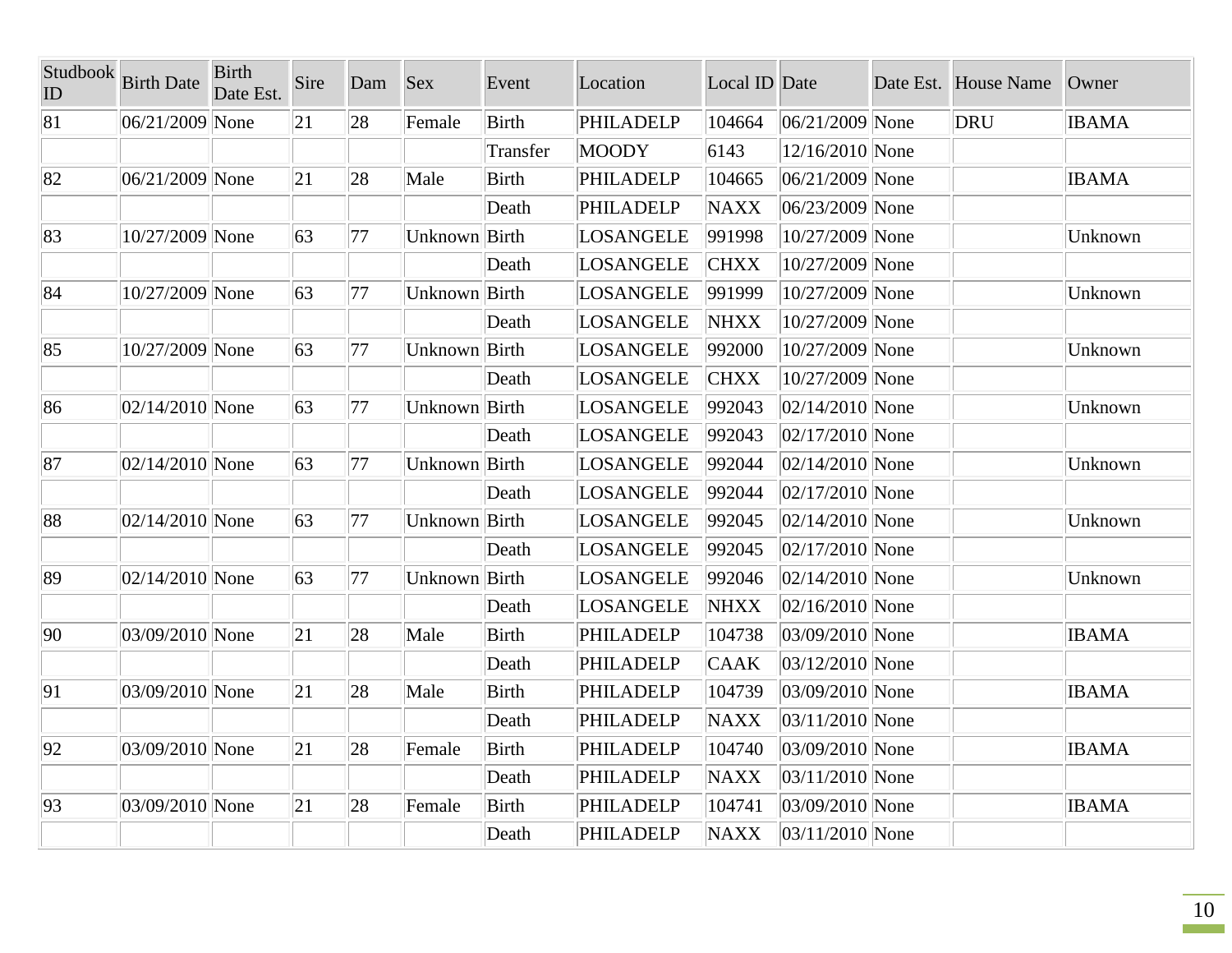| Studbook<br>ID | <b>Birth Date</b> | <b>Birth</b><br>Date Est. | Sire | Dam            | Sex           | Event           | Location         | Local ID Date    |                              | Date Est. House Name | Owner        |
|----------------|-------------------|---------------------------|------|----------------|---------------|-----------------|------------------|------------------|------------------------------|----------------------|--------------|
| 94             | 03/09/2010 None   |                           | 21   | 28             | Female        | <b>Birth</b>    | <b>PHILADELP</b> | 104742           | 03/09/2010 None              |                      | <b>IBAMA</b> |
|                |                   |                           |      |                |               | Death           | <b>PHILADELP</b> | <b>CAAK</b>      | 03/10/2010 None              |                      |              |
| 95             | 03/09/2010 None   |                           | 21   | 28             | Male          | <b>Birth</b>    | <b>PHILADELP</b> | 104743           | 03/09/2010 None              |                      | <b>IBAMA</b> |
|                |                   |                           |      |                |               | Death           | <b>PHILADELP</b> | <b>NAXX</b>      | 03/09/2010 None              |                      |              |
| 96             | 05/01/2010 None   |                           | 63   | 77             | Male          | <b>Birth</b>    | <b>LOSANGELE</b> | 992087           | 05/01/2010 None              |                      | Unknown      |
|                |                   |                           |      |                |               | Death           | <b>LOSANGELE</b> | <b>NHXX</b>      | 05/03/2010 None              |                      |              |
| 97             | 05/01/2010 None   |                           | 63   | 77             | Male          | <b>Birth</b>    | <b>LOSANGELE</b> | 992088           | 05/01/2010 None              |                      | Unknown      |
|                |                   |                           |      |                |               | Death           | <b>LOSANGELE</b> | <b>NHXX</b>      | 05/03/2010 None              |                      |              |
| 98             | 05/01/2010 None   |                           | 63   | 77             | Male          | <b>Birth</b>    | <b>LOSANGELE</b> | 992089           | 05/01/2010 None              |                      | Unknown      |
|                |                   |                           |      |                |               | Death           | <b>LOSANGELE</b> | <b>NHXX</b>      | 05/03/2010 None              |                      |              |
| 99             | 05/01/2010 None   |                           | 63   | 77             | Female        | <b>Birth</b>    | <b>LOSANGELE</b> | 992090           | 05/01/2010 None              |                      | Unknown      |
|                |                   |                           |      |                |               | Death           | <b>LOSANGELE</b> | <b>NHXX</b>      | 05/03/2010 None              |                      |              |
| 100            | 05/01/2010 None   |                           | 63   | 77             | Female        | <b>Birth</b>    | <b>LOSANGELE</b> | 992091           | 05/01/2010 None              |                      | Unknown      |
|                |                   |                           |      |                |               | Death           | <b>LOSANGELE</b> | <b>NHXX</b>      | 05/05/2010 None              |                      |              |
| 101            | 06/04/2010 None   |                           | 21   | 28             | Male          | <b>Birth</b>    | <b>PHILADELP</b> | 104758           | 06/04/2010 None              | CANTA'O              | <b>IBAMA</b> |
| 102            | 06/04/2010 None   |                           | 21   | 28             | Female        | Birth           | <b>PHILADELP</b> | 104759           | 06/04/2010 None              | ARIRANHA             | <b>IBAMA</b> |
| 103            | 06/04/2010 None   |                           | 21   | 28             | Female        | <b>Birth</b>    | <b>PHILADELP</b> | 104760           | 06/04/2010 None              | <b>YEYUNO</b>        | <b>IBAMA</b> |
| 104            | 06/04/2010 None   |                           | 21   | 28             | Female        | Birth           | <b>PHILADELP</b> | 104761           | 06/04/2010 None              |                      | <b>IBAMA</b> |
|                |                   |                           |      |                |               | Death           | <b>PHILADELP</b> | 104761           | 06/13/2010 None              |                      |              |
| 105            | 06/04/2010 None   |                           | 21   | 28             | Female        | Birth           | <b>PHILADELP</b> | 104762           | 06/04/2010 None              |                      | <b>IBAMA</b> |
|                |                   |                           |      |                |               | Death           | <b>PHILADELP</b> | <b>NAXX</b>      | 06/07/2010 None              |                      |              |
| 106            | 06/04/2010 None   |                           | 21   | 28             | Unknown Birth |                 | <b>PHILADELP</b> | 104763           | 06/04/2010 None              |                      | <b>IBAMA</b> |
|                |                   |                           |      |                |               | Death           | PHILADELP        | $ 104763\rangle$ | $ 06/04/2010 $ None          |                      |              |
| 107            | 09/01/2008        | $\mid +/- 1$<br>Month     |      | WILD WILD Male |               | Wild<br>Capture | GUYANA           | <b>NONE</b>      | $ 09/01/2008 $ Unknown Buddy |                      | GOVGUYANA    |
|                |                   |                           |      |                |               | Transfer        | GOVGUYANA NONE   |                  | 09/01/2008 Unknown           |                      |              |
|                |                   |                           |      |                |               | Transfer        | <b>JACKSONVL</b> | 810345           | $ 07/17/2010 $ None          |                      |              |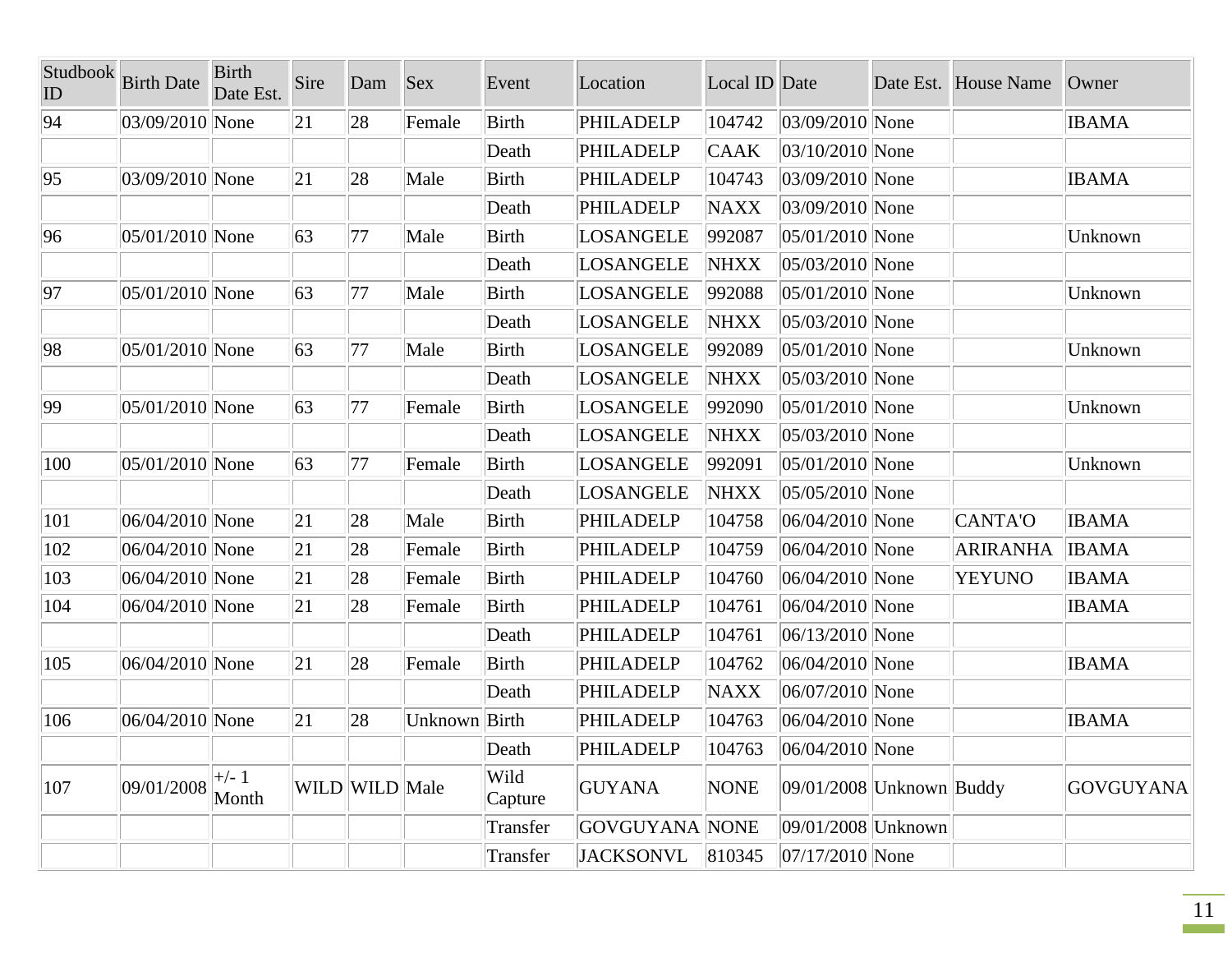| Studbook<br>ID | <b>Birth Date</b>   | <b>Birth</b><br>Date Est. | Sire | Dam          | <b>Sex</b>    | Event        | Location         | Local ID Date |                            | Date Est. House Name | Owner        |
|----------------|---------------------|---------------------------|------|--------------|---------------|--------------|------------------|---------------|----------------------------|----------------------|--------------|
| 108            | $ 01/31/2011 $ None |                           | 34   | $ 45\rangle$ | Male          | <b>Birth</b> | <b>METROZOO</b>  |               | $ 11M016 01/31/2011 $ None |                      | Unknown      |
| 109            | $ 01/31/2011 $ None |                           | 34   | 45           | Female        | <b>Birth</b> | <b>METROZOO</b>  |               | $11M017$  01/31/2011  None | LARA                 | Unknown      |
| <b>110</b>     | $01/31/2011$ None   |                           | 34   | 45           | Male          | Birth        | <b>METROZOO</b>  |               | $11M018$  01/31/2011  None |                      | Unknown      |
|                |                     |                           |      |              |               | Death        | <b>METROZOO</b>  | <b>NADX</b>   | $ 02/04/2011 $ None        |                      |              |
| 111            | $ 01/31/2011 $ None |                           | 34   | 45           | Male          | <b>Birth</b> | <b>METROZOO</b>  | 11M019        | $ 01/31/2011 $ None        |                      | Unknown      |
|                |                     |                           |      |              |               | Death        | <b>METROZOO</b>  | <b>NAAX</b>   | $ 02/02/2011 $ None        |                      |              |
| <sup>112</sup> | $ 02/11/2011 $ None |                           | 21   | 28           | Male          | Birth        | PHILADELP        | 104815        | $ 02/11/2011 $ None        |                      | <b>IBAMA</b> |
|                |                     |                           |      |              |               | Death        | PHILADELP        | <b>CAAK</b>   | $ 02/14/2011 $ None        |                      |              |
| 113            | $ 02/11/2011 $ None |                           | 21   | 28           | Female        | Birth        | PHILADELP        | 104816        | $ 02/11/2011 $ None        |                      | <b>IBAMA</b> |
|                |                     |                           |      |              |               | Death        | PHILADELP        | <b>CAAK</b>   | $ 02/13/2011 $ None        |                      |              |
| 114            | $ 02/11/2011 $ None |                           | 21   | 28           | Male          | <b>Birth</b> | PHILADELP        | 104817        | $ 02/11/2011 $ None        |                      | <b>IBAMA</b> |
|                |                     |                           |      |              |               | Death        | <b>PHILADELP</b> | <b>CAJK</b>   | $ 02/11/2011 $ None        |                      |              |
| 115            | $ 02/11/2011 $ None |                           | 21   | 28           | Unknown Birth |              | PHILADELP        | 104818        | $ 02/11/2011 $ None        |                      | <b>IBAMA</b> |
|                |                     |                           |      |              |               | Death        | PHILADELP        | <b>CAAK</b>   | $ 02/11/2011 $ None        |                      |              |
| 116            | $ 05/03/2011 $ None |                           | 21   | 28           | Male          | <b>Birth</b> | PHILADELP        | 104834        | 05/03/2011 None            | <b>THOR</b>          | <b>IBAMA</b> |
| 117            | 05/03/2011 None     |                           | 21   | 28           | Unknown Birth |              | <b>PHILADELP</b> | 104835        | $ 05/03/2011 $ None        |                      | <b>IBAMA</b> |
|                |                     |                           |      |              |               | Death        | <b>PHILADELP</b> | <b>CAAK</b>   | $ 05/05/2011 $ None        |                      |              |
| 118            | $ 05/03/2011 $ None |                           | 21   | 28           | Unknown Birth |              | <b>PHILADELP</b> | 104836        | $ 05/03/2011 $ None        |                      | <b>IBAMA</b> |
|                |                     |                           |      |              |               | Death        | <b>PHILADELP</b> | <b>CAAK</b>   | 05/03/2011 None            |                      |              |
| 119            | $ 07/14/2010 $ None |                           | 63   | 77           | Male          | Birth        | LOSANGELE        | 992163        | $ 07/14/2010 $ None        |                      | Unknown      |
|                |                     |                           |      |              |               | Death        | LOSANGELE        | <b>AAXX</b>   | $ 07/16/2010 $ None        |                      |              |
| 120            | 07/14/2010 None     |                           | 63   | 77           | Male          | Birth        | LOSANGELE        | 992164        | $ 07/14/2010 $ None        |                      | Unknown      |
|                |                     |                           |      |              |               | Death        | LOSANGELE        | <b>NAXX</b>   | 07/18/2010 None            |                      |              |
| 121            | $ 07/14/2010 $ None |                           | 63   | 77           | Female        | <b>Birth</b> | LOSANGELE        | 992165        | $ 07/14/2010 $ None        |                      | Unknown      |
|                |                     |                           |      |              |               | Death        | LOSANGELE        | <b>NAXX</b>   | $ 07/18/2010 $ None        |                      |              |
| 122            | $ 07/14/2010 $ None |                           | 63   | 77           | Male          | <b>Birth</b> | LOSANGELE        | 992166        | $ 07/14/2010 $ None        |                      | Unknown      |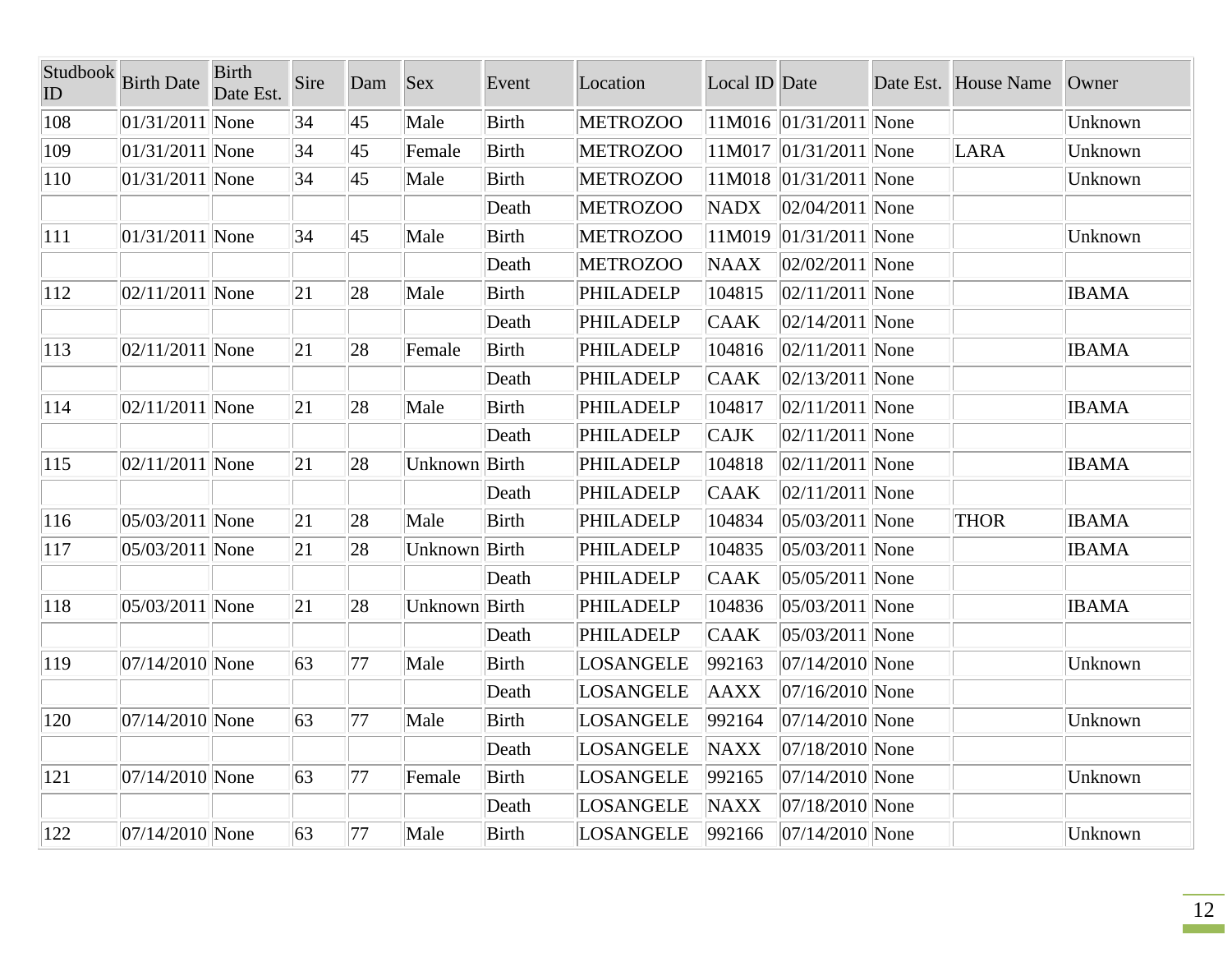| Studbook<br>ID | <b>Birth Date</b>   | <b>Birth</b><br>Date Est. | Sire | Dam | Sex    | Event        | Location         | Local ID Date |                     | Date Est. House Name | Owner   |
|----------------|---------------------|---------------------------|------|-----|--------|--------------|------------------|---------------|---------------------|----------------------|---------|
|                |                     |                           |      |     |        | Death        | <b>LOSANGELE</b> | <b>NAXX</b>   | $ 07/19/2010 $ None |                      |         |
| 123            | 07/14/2010 None     |                           | 63   | 77  | Male   | <b>Birth</b> | <b>LOSANGELE</b> | 992167        | $ 07/14/2010 $ None |                      | Unknown |
|                |                     |                           |      |     |        | Death        | <b>LOSANGELE</b> | <b>NAXX</b>   | 07/16/2010 None     |                      |         |
| 124            | 07/14/2010 None     |                           | 63   | 77  | Female | <b>Birth</b> | <b>LOSANGELE</b> | 992168        | $ 07/14/2010 $ None |                      | Unknown |
|                |                     |                           |      |     |        | Death        | LOSANGELE        | <b>NAXX</b>   | $ 07/16/2010 $ None |                      |         |
| 125            | 09/26/2010 None     |                           | 63   | 77  | Male   | <b>Birth</b> | <b>LOSANGELE</b> | 992238        | 09/26/2010 None     |                      | Unknown |
|                |                     |                           |      |     |        | Death        | <b>LOSANGELE</b> | <b>NHXX</b>   | 09/29/2010 None     |                      |         |
| 126            | 09/26/2010 None     |                           | 63   | 77  | Male   | Birth        | <b>LOSANGELE</b> | 992239        | 09/26/2010 None     |                      | Unknown |
|                |                     |                           |      |     |        | Death        | <b>LOSANGELE</b> | <b>AHAX</b>   | 10/05/2010 None     |                      |         |
| 127            | 09/26/2010 None     |                           | 63   | 77  | Male   | Birth        | LOSANGELE        | 992240        | 09/26/2010 None     |                      | Unknown |
|                |                     |                           |      |     |        | Death        | LOSANGELE        | NHXX          | 10/02/2010 None     |                      |         |
| 128            | 09/26/2010 None     |                           | 63   | 77  | Male   | <b>Birth</b> | <b>LOSANGELE</b> | 992241        | 09/26/2010 None     |                      | Unknown |
|                |                     |                           |      |     |        | Death        | <b>LOSANGELE</b> | <b>NHXX</b>   | 09/30/2010 None     |                      |         |
| 129            | 09/26/2010 None     |                           | 63   | 77  | Female | <b>Birth</b> | <b>LOSANGELE</b> | 992242        | 09/26/2010 None     |                      | Unknown |
|                |                     |                           |      |     |        | Death        | <b>LOSANGELE</b> | <b>NHXX</b>   | 10/02/2010 None     |                      |         |
| 130            | 12/16/2010 None     |                           | 63   | 77  | Male   | Birth        | <b>LOSANGELE</b> | 992298        | 12/16/2010 None     |                      | Unknown |
|                |                     |                           |      |     |        | Death        | <b>LOSANGELE</b> | <b>NHXX</b>   | 12/19/2010 None     |                      |         |
| 131            | 12/16/2010 None     |                           | 63   | 77  | Male   | Birth        | <b>LOSANGELE</b> | 992299        | 12/16/2010 None     |                      | Unknown |
|                |                     |                           |      |     |        | Death        | <b>LOSANGELE</b> | <b>NHXX</b>   | 12/19/2010 None     |                      |         |
| 132            | 12/16/2010 None     |                           | 63   | 77  | Male   | <b>Birth</b> | <b>LOSANGELE</b> | 992300        | 12/16/2010 None     |                      | Unknown |
|                |                     |                           |      |     |        | Death        | <b>LOSANGELE</b> | <b>NHXX</b>   | 12/19/2010 None     |                      |         |
| 133            | 12/16/2010 None     |                           | 63   | 77  | Female | <b>Birth</b> | <b>LOSANGELE</b> | 992301        | 12/16/2010 None     |                      | Unknown |
|                |                     |                           |      |     |        | Death        | <b>LOSANGELE</b> | <b>NHXX</b>   | 12/19/2010 None     |                      |         |
| 134            | $ 07/10/2011 $ None |                           | 63   | 77  | Male   | <b>Birth</b> | <b>LOSANGELE</b> | 992455        | 07/10/2011 None     |                      | Unknown |
|                |                     |                           |      |     |        | Death        | <b>LOSANGELE</b> | <b>NHXX</b>   | $ 07/14/2011 $ None |                      |         |
| $ 135\rangle$  | 07/10/2011 None     |                           | 63   | 77  | Male   | Birth        | <b>LOSANGELE</b> | 992456        | $ 07/10/2011 $ None | <b>MATTEO</b>        | Unknown |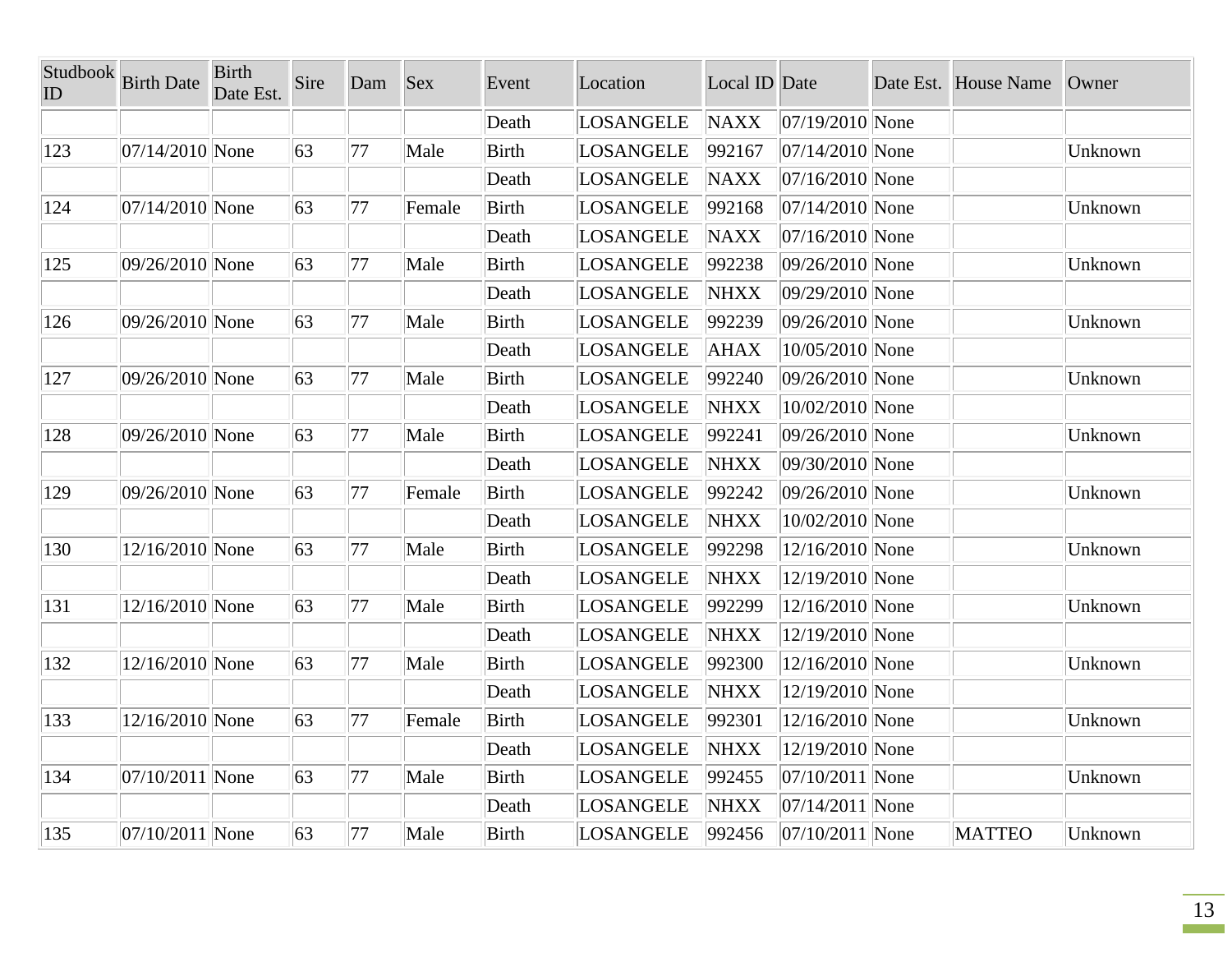| Studbook<br>ID | <b>Birth Date</b>   | <b>Birth</b><br>Date Est. | Sire | Dam          | <b>Sex</b>    | Event        | Location         | Local ID Date |                     | Date Est. House Name | Owner        |
|----------------|---------------------|---------------------------|------|--------------|---------------|--------------|------------------|---------------|---------------------|----------------------|--------------|
| 136            | $ 07/10/2011 $ None |                           | 63   | 77           | Female        | <b>Birth</b> | LOSANGELE        | 992457        | $ 07/10/2011 $ None | <b>MIA</b>           | Unknown      |
| 137            | $ 07/10/2011 $ None |                           | 63   | 77           | Unknown Birth |              | LOSANGELE        | N00698        | $ 07/10/2011 $ None |                      | Unknown      |
|                |                     |                           |      |              |               | Death        | LOSANGELE        | <b>NHXX</b>   | $ 07/10/2011 $ None |                      |              |
| 138            | 11/03/2011 None     |                           | 34   | $ 45\rangle$ | Male          | <b>Birth</b> | <b>METROZOO</b>  | 11M105        | $ 11/03/2011 $ None |                      | Unknown      |
|                |                     |                           |      |              |               | Death        | <b>METROZOO</b>  | <b>NHXX</b>   | $ 11/05/2011 $ None |                      |              |
| 139            | 11/03/2011 None     |                           | 34   | 45           | Female        | <b>Birth</b> | <b>METROZOO</b>  | 11M106        | $ 11/03/2011 $ None | <b>KARINA</b>        | Unknown      |
| 140            | 11/03/2011 None     |                           | 34   | $ 45\rangle$ | Female        | <b>Birth</b> | <b>METROZOO</b>  | 11M107        | $ 11/03/2011 $ None | SARAVE               | Unknown      |
| 141            | 11/03/2011 None     |                           | 34   | 45           | Male          | <b>Birth</b> | <b>METROZOO</b>  | 11M108        | $ 11/03/2011 $ None |                      | Unknown      |
|                |                     |                           |      |              |               | Death        | <b>METROZOO</b>  | NHY           | $ 11/03/2011 $ None |                      |              |
| $ 142\rangle$  | $ 02/19/2012 $ None |                           | 21   | 28           | Unknown Birth |              | PHILADELP        | 104883        | $ 02/19/2012 $ None |                      | <b>IBAMA</b> |
|                |                     |                           |      |              |               | Death        | PHILADELP        | <b>NHXX</b>   | $02/20/2012$ None   |                      |              |
| $ 143\rangle$  | $ 02/19/2012 $ None |                           | 21   | 28           | Unknown Birth |              | <b>PHILADELP</b> | 104884        | $ 02/19/2012 $ None |                      | <b>IBAMA</b> |
|                |                     |                           |      |              |               | Death        | PHILADELP        | <b>CAAK</b>   | $ 02/20/2012 $ None |                      |              |
| $ 144\rangle$  | $ 02/19/2012 $ None |                           | 21   | 28           | Female        | <b>Birth</b> | PHILADELP        | 104885        | $ 02/19/2012 $ None |                      | <b>IBAMA</b> |
|                |                     |                           |      |              |               | Death        | PHILADELP        | <b>CAAK</b>   | $ 02/20/2012 $ None |                      |              |
| $ 145\rangle$  | $ 02/19/2012 $ None |                           | 21   | 28           | Unknown Birth |              | PHILADELP        | 104886        | $ 02/19/2012 $ None |                      | <b>IBAMA</b> |
|                |                     |                           |      |              |               | Death        | PHILADELP        | <b>CAAK</b>   | $ 02/19/2012 $ None |                      |              |
| 146            | $ 02/19/2012 $ None |                           | 21   | 28           | Male          | <b>Birth</b> | PHILADELP        | 104887        | $ 02/19/2012 $ None |                      | <b>IBAMA</b> |
|                |                     |                           |      |              |               | Death        | PHILADELP        | <b>CAAK</b>   | $ 02/19/2012 $ None |                      |              |
| 147            | $ 07/31/2012 $ None |                           | 34   | 45           | Male          | <b>Birth</b> | <b>METROZOO</b>  | 12M076        | $ 07/31/2012 $ None |                      | Unknown      |
|                |                     |                           |      |              |               | Death        | <b>METROZOO</b>  | <b>NAAX</b>   | 08/02/2012 None     |                      |              |
| 148            | $ 07/31/2012 $ None |                           | 34   | 45           | Male          | <b>Birth</b> | <b>METROZOO</b>  | 12M077        | $ 07/31/2012 $ None |                      | Unknown      |
|                |                     |                           |      |              |               | Death        | <b>METROZOO</b>  | FAAB          | 08/05/2012 None     |                      |              |
| 149            | $ 07/31/2012 $ None |                           | 34   | $ 45\rangle$ | Male          | <b>Birth</b> | <b>METROZOO</b>  | 12M078        | $ 07/31/2012 $ None |                      | Unknown      |
| 150            | $ 07/31/2012 $ None |                           | 34   | 45           | Female        | <b>Birth</b> | <b>METROZOO</b>  | 12M079        | $ 07/31/2012 $ None |                      | Unknown      |
|                |                     |                           |      |              |               | Death        | <b>METROZOO</b>  | NAGX          | $ 08/04/2012 $ None |                      |              |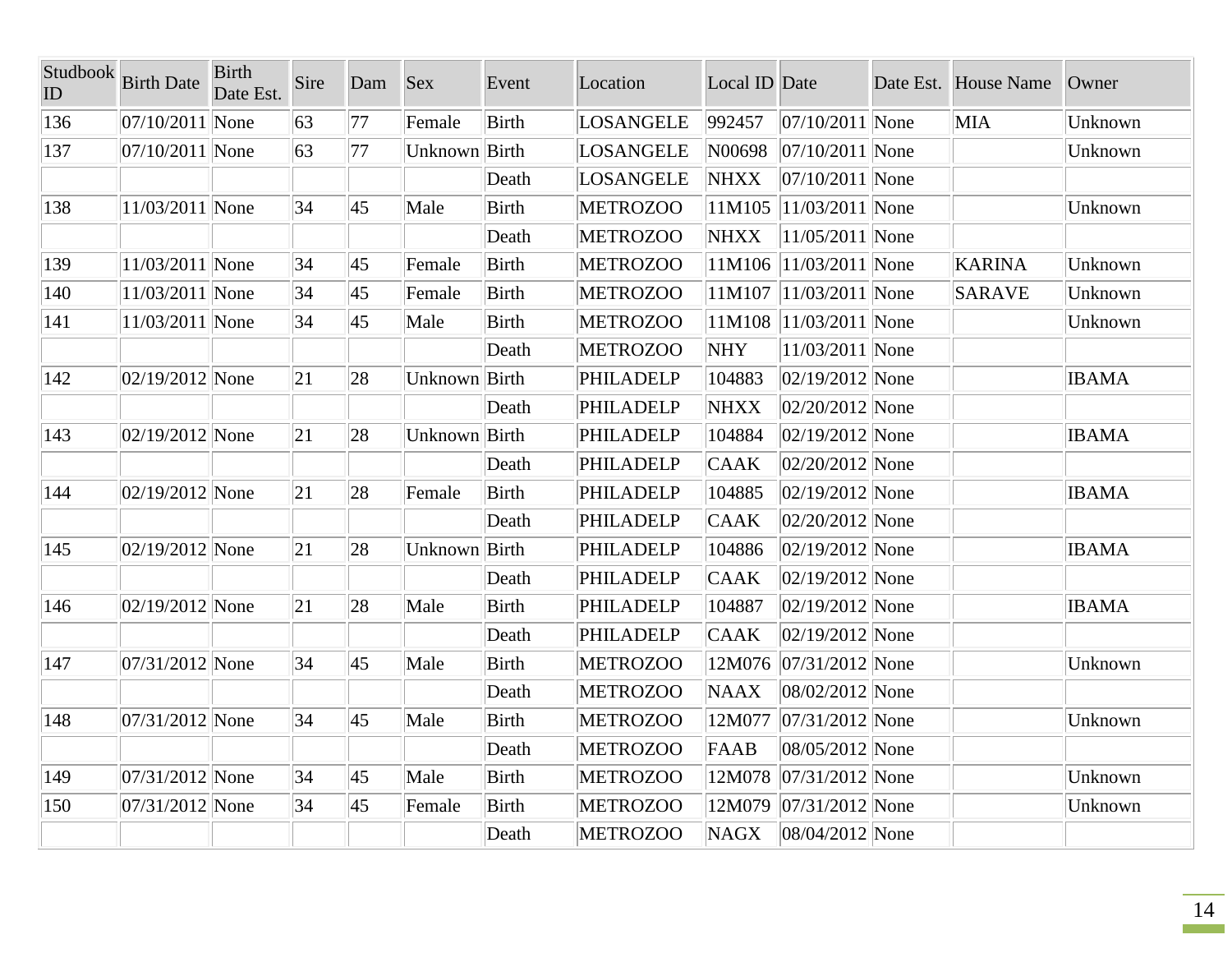| Studbook<br>ID | <b>Birth Date</b>   | <b>Birth</b><br>Date Est. | Sire | Dam | <b>Sex</b> | Event        | Location        | Local ID Date |                     | Date Est. House Name           | Owner   |
|----------------|---------------------|---------------------------|------|-----|------------|--------------|-----------------|---------------|---------------------|--------------------------------|---------|
| 151            | 03/21/2012 None     |                           | 63   | 77  | Male       | <b>Birth</b> | LOSANGELE       | 992636        | $ 03/21/2012 $ None | ORNGE<br><b>HEAD</b>           | Unknown |
|                |                     |                           |      |     |            | Death        | LOSANGELE       | 92636         | $ 03/24/2012 $ None |                                |         |
| 152            | $ 03/21/2012 $ None |                           | 63   | 77  | Male       | Birth        | LOSANGELE       | 992637        | $ 03/21/2012 $ None | <b>BLUE BUTT</b>               | Unknown |
|                |                     |                           |      |     |            | Death        | LOSANGELE       | 992637        | $ 03/24/2012 $ None |                                |         |
| $ 153\rangle$  | $ 03/21/2012 $ None |                           | 63   | 77  | Male       | Birth        | LOSANGELE       | 992638        | $ 03/21/2012 $ None | <b>BRISCOE</b>                 | Unknown |
| 154            | $ 03/21/2012 $ None |                           | 63   | 77  | Male       | <b>Birth</b> | LOSANGELE       | 992639        | $ 03/21/2012 $ None | ROMO                           | Unknown |
| $ 155\rangle$  | $ 03/21/2012 $ None |                           | 63   | 77  | Female     | <b>Birth</b> | LOSANGELE       | 992640        | $ 03/21/2012 $ None | <b>PINK</b><br><b>SHOULDER</b> | Unknown |
|                |                     |                           |      |     |            | Death        | LOSANGELE       | 992640        | $ 06/27/2012 $ None |                                |         |
| 156            | 03/21/2012 None     |                           | 63   | 77  | Female     | <b>Birth</b> | LOSANGELE       | 992641        | $ 03/21/2012 $ None |                                | Unknown |
|                |                     |                           |      |     |            | Death        | LOSANGELE       | 992641        | 03/22/2012 None     |                                |         |
| 157            | $ 02/06/2013 $ None |                           | 34   | 45  | Male       | <b>Birth</b> | <b>METROZOO</b> | 13M008        | $ 02/06/2013 $ None |                                | Unknown |
|                |                     |                           |      |     |            | Death        | <b>METROZOO</b> | 3M008         | $ 02/08/2013 $ None |                                |         |
| 158            | 02/06/2013 None     |                           | 34   | 45  | Male       | Birth        | <b>METROZOO</b> | 13M009        | $02/06/2013$ None   |                                | Unknown |
|                |                     |                           |      |     |            | Death        | <b>METROZOO</b> | 3M009         | $ 02/11/2013 $ None |                                |         |
| 159            | $ 02/06/2013 $ None |                           | 34   | 45  | Female     | <b>Birth</b> | <b>METROZOO</b> | 13M010        | $ 02/06/2013 $ None |                                | Unknown |
|                |                     |                           |      |     |            | Death        | <b>METROZOO</b> | 13M010        | $ 02/10/2013 $ None |                                |         |
| 160            | $ 02/06/2013 $ None |                           | 34   | 45  | Female     | Birth        | <b>METROZOO</b> | 13M011        | $ 02/06/2013 $ None |                                | Unknown |
|                |                     |                           |      |     |            | Death        | <b>METROZOO</b> | 13M011        | $ 02/09/2013 $ None |                                |         |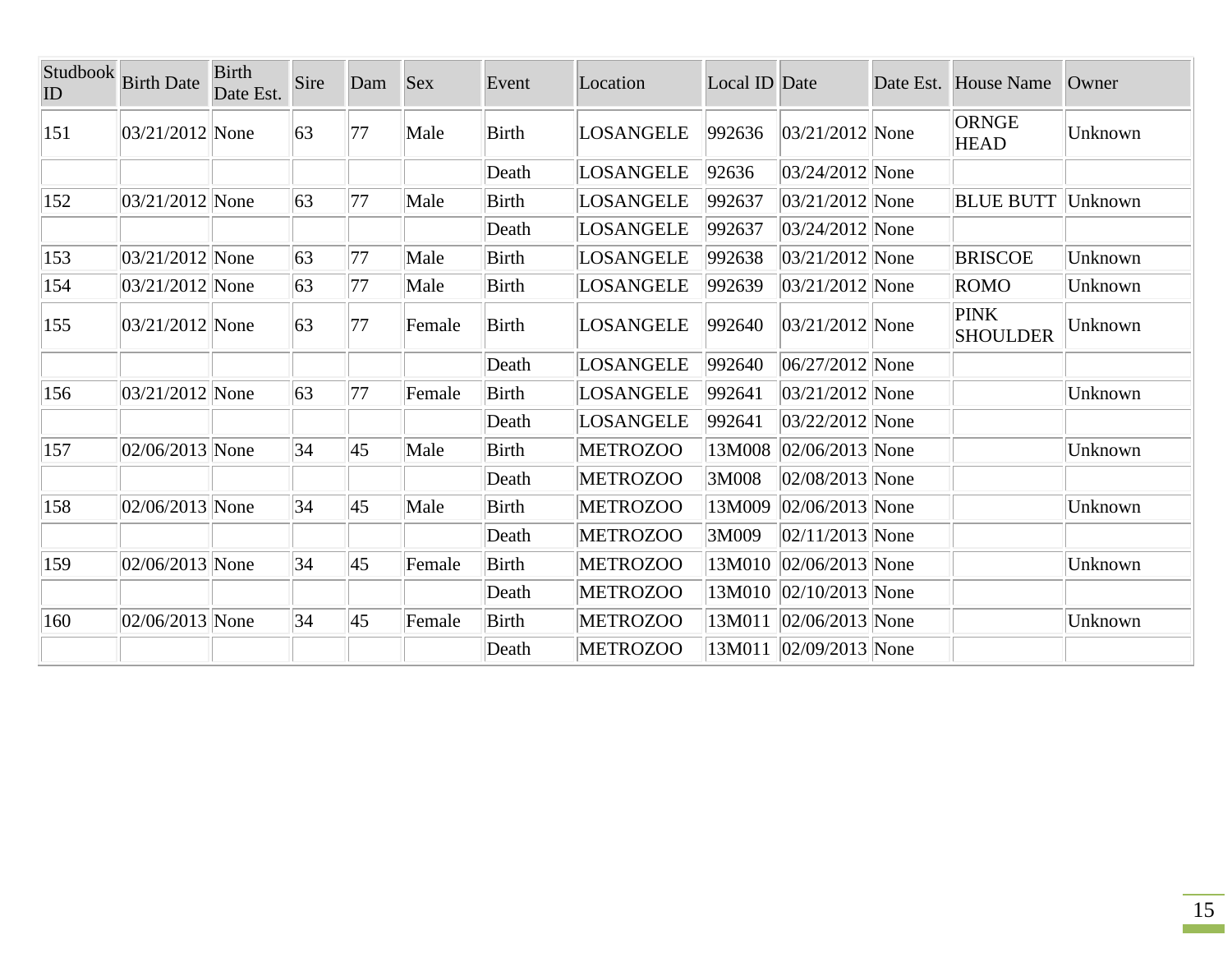#### STUDBOOK REPORT

## GIANT OTTER Studbook PTERONURA BRASILIENSIS Studbook data current as of 01/16/2013

## Compiled by Kim Lengel Date of Export: 02/22/2013 Locations = N.AMERICA AND As of  $02/22/2013$  AND Status = Living PopLink Version: 2.3

## 13.16.0 (29) at 6 Institutions

| <b>Studbook</b><br>ID | <b>Birth Date</b>                                               | <b>Birth</b><br>Date<br>Est. | Sire        | Dam       | <b>Sex</b>       | Contraception Event |                 | Location         | Local ID    | Date       | Date Est. | <b>House Name</b> |
|-----------------------|-----------------------------------------------------------------|------------------------------|-------------|-----------|------------------|---------------------|-----------------|------------------|-------------|------------|-----------|-------------------|
|                       | DALLAS WA - Dallas World Aquarium, Dallas, TX, USA              |                              |             |           |                  |                     |                 |                  |             |            |           |                   |
| 27                    | 01/01/1999                                                      | Year                         | <b>WILD</b> |           | WILD Female None |                     | Wild<br>Capture | <b>VENEZUELA</b> | <b>NONE</b> | 01/01/1999 | Unk       | <b>MUNECA</b>     |
|                       |                                                                 |                              |             |           |                  |                     | Transfer        | <b>FUNPZA</b>    |             | 01/01/2002 | Unk       |                   |
|                       |                                                                 |                              |             |           |                  |                     | Transfer        | DALLAS WA        | 2M007       | 07/03/2002 | None      |                   |
| 64                    | 11/26/2006                                                      | None                         | 21          | 28        | Female None      |                     | Birth           | PHILADELP        | 104455      | 11/26/2006 | None      | <b>SONHO</b>      |
|                       |                                                                 |                              |             |           |                  |                     | Transfer        | DALLAS WA        | 9M007       | 04/02/2009 | None      |                   |
| 65                    | 11/03/2007                                                      | None                         | 21          | 28        | Female None      |                     | Birth           | PHILADELP        | 104533      | 11/03/2007 | None      | <b>ROSE</b>       |
|                       |                                                                 |                              |             |           |                  |                     | Transfer        | DALLAS WA        | 9M006       | 02/04/2009 | None      |                   |
| 78                    | 06/21/2009                                                      | None                         | 21          | 28        | Male             | None                | <b>Birth</b>    | PHILADELP        | 104661      | 06/21/2009 | None      | <b>TOURO</b>      |
|                       |                                                                 |                              |             |           |                  |                     | Transfer        | DALLAS WA        | 11M003      | 06/21/2011 | None      |                   |
| Totals: 1.3.0 (4)     |                                                                 |                              |             |           |                  |                     |                 |                  |             |            |           |                   |
|                       | JACKSONVL - Jacksonville Zoo and Gardens, Jacksonville, FL, USA |                              |             |           |                  |                     |                 |                  |             |            |           |                   |
| 74                    | 08/18/2008                                                      | None                         | 21          | 28        | Female None      |                     | <b>Birth</b>    | PHILADELP        | 104609      | 08/18/2008 | None      | <b>TOCANTINS</b>  |
|                       |                                                                 |                              |             |           |                  |                     | Transfer        | <b>JACKSONVL</b> | 810369      | 11/02/2010 | None      |                   |
| 107                   | 09/01/2008                                                      | $\pm/- 1$<br>Month           | <b>WILD</b> | WILD Male |                  | None                | Wild<br>Capture | <b>GUYANA</b>    | <b>NONE</b> | 09/01/2008 | Unknown   | Buddy             |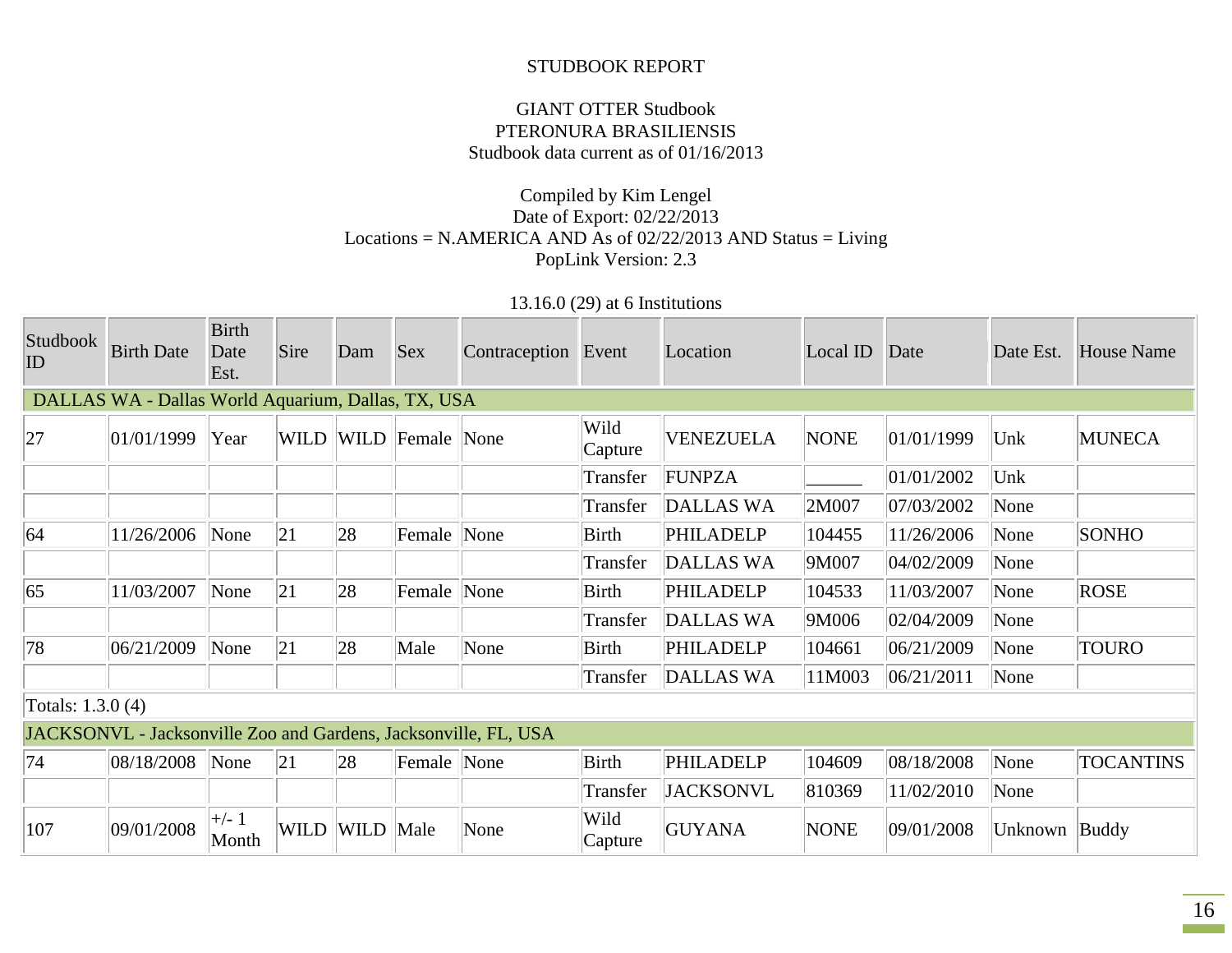| Studbook<br>ID    | <b>Birth Date</b>                    | <b>Birth</b><br>Date<br>Est. | Sire | Dam          | <b>Sex</b>  | Contraception Event                                                   |              | Location         | Local ID | Date       | Date Est. | <b>House Name</b> |
|-------------------|--------------------------------------|------------------------------|------|--------------|-------------|-----------------------------------------------------------------------|--------------|------------------|----------|------------|-----------|-------------------|
|                   |                                      |                              |      |              |             |                                                                       | Transfer     | GOVGUYANA        | NONE     | 09/01/2008 | Unknown   |                   |
|                   |                                      |                              |      |              |             |                                                                       | Transfer     | <b>JACKSONVL</b> | 810345   | 07/17/2010 | None      |                   |
| Totals: 1.1.0 (2) |                                      |                              |      |              |             |                                                                       |              |                  |          |            |           |                   |
|                   |                                      |                              |      |              |             | LOSANGELE - Los Angeles Zoo & Botanical Gardens, Los Angeles, CA, USA |              |                  |          |            |           |                   |
| 63                | 11/26/2006 None                      |                              | 21   | 28           | Male        | None                                                                  | <b>Birth</b> | PHILADELP        | 104454   | 11/26/2006 | None      | RIJO              |
|                   |                                      |                              |      |              |             |                                                                       | Transfer     | LOSANGELE        | 991903   | 06/30/2009 | None      |                   |
| 77                | 04/22/2004                           | None                         | 23   | 22           | Female None |                                                                       | <b>Birth</b> | <b>CALI</b>      | M04037   | 04/22/2004 | None      | <b>CHIRICOA</b>   |
|                   |                                      |                              |      |              |             |                                                                       | Transfer     | LOSANGELE        | 991800   | 03/05/2009 | None      |                   |
| 135               | 07/10/2011                           | None                         | 63   | 77           | Male        | None                                                                  | Birth        | LOSANGELE        | 992456   | 07/10/2011 | None      | <b>MATTEO</b>     |
| 136               | 07/10/2011                           | None                         | 63   | 77           | Female None |                                                                       | Birth        | LOSANGELE        | 992457   | 07/10/2011 | None      | <b>MIA</b>        |
| 153               | 03/21/2012                           | None                         | 63   | 77           | Male        | None                                                                  | Birth        | LOSANGELE        | 992638   | 03/21/2012 | None      | <b>BRISCOE</b>    |
| 154               | 03/21/2012                           | None                         | 63   | 77           | Male        | None                                                                  | Birth        | LOSANGELE        | 992639   | 03/21/2012 | None      | ROMO              |
| Totals: 4.2.0 (6) |                                      |                              |      |              |             |                                                                       |              |                  |          |            |           |                   |
|                   | METROZOO - Zoo Miami, Miami, FL, USA |                              |      |              |             |                                                                       |              |                  |          |            |           |                   |
| 34                | 04/22/2004                           | None                         | 23   | 22           | Male        | None                                                                  | <b>Birth</b> | <b>CALI</b>      | M04036   | 04/22/2004 | None      | <b>WITOTO</b>     |
|                   |                                      |                              |      |              |             |                                                                       | Transfer     | <b>METROZOO</b>  | M50114   | 12/09/2005 | None      |                   |
| 45                | 03/13/2005                           | None                         | 21   | 28           | Female None |                                                                       | <b>Birth</b> | PHILADELP        | 104297   | 03/13/2005 | None      | <b>KARA</b>       |
|                   |                                      |                              |      |              |             |                                                                       | Transfer     | <b>METROZOO</b>  | M80044   | 06/04/2008 | None      |                   |
| 108               | 01/31/2011                           | None                         | 34   | $ 45\rangle$ | Male        | None                                                                  | <b>Birth</b> | <b>METROZOO</b>  | 11M016   | 01/31/2011 | None      |                   |
| 109               | 01/31/2011                           | None                         | 34   | $ 45\rangle$ | Female None |                                                                       | <b>Birth</b> | <b>METROZOO</b>  | 11M017   | 01/31/2011 | None      | LARA              |
| 139               | 11/03/2011                           | None                         | 34   | $ 45\rangle$ | Female None |                                                                       | <b>Birth</b> | <b>METROZOO</b>  | 11M106   | 11/03/2011 | None      | <b>KARINA</b>     |
| 140               | 11/03/2011                           | None                         | 34   | 45           | Female None |                                                                       | <b>Birth</b> | <b>METROZOO</b>  | 11M107   | 11/03/2011 | None      | <b>SARAVE</b>     |
| 149               | $ 07/31/2012 $ None                  |                              | 34   | 45           | Male        | None                                                                  | <b>Birth</b> | <b>METROZOO</b>  | 12M078   | 07/31/2012 | None      |                   |
| Totals: 3.4.0 (7) |                                      |                              |      |              |             |                                                                       |              |                  |          |            |           |                   |
|                   |                                      |                              |      |              |             | MOODY - Aquarium & Rainforest at Moody Gardens, Galveston, TX, USA    |              |                  |          |            |           |                   |
| 72                | 08/18/2008 None                      |                              | 21   | 28           | Female None |                                                                       | Birth        | PHILADELP        | 104607   | 08/18/2008 | None      | <b>ELLA</b>       |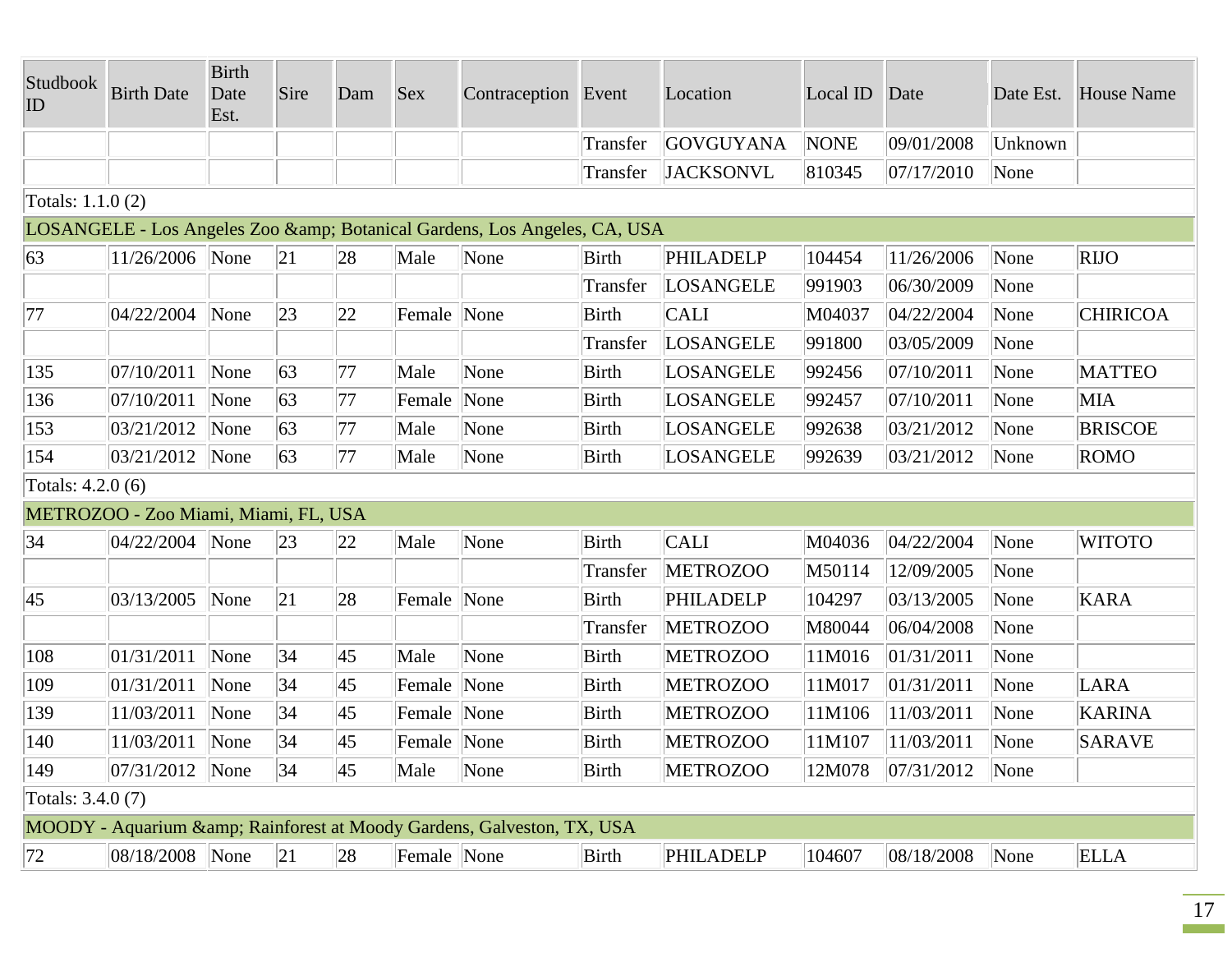| Studbook<br>ID    | <b>Birth Date</b>                                       | <b>Birth</b><br>Date<br>Est. | Sire | Dam | <b>Sex</b>  | Contraception Event       |              | Location         | Local ID | Date       | Date Est. | <b>House Name</b> |
|-------------------|---------------------------------------------------------|------------------------------|------|-----|-------------|---------------------------|--------------|------------------|----------|------------|-----------|-------------------|
|                   |                                                         |                              |      |     |             |                           | Transfer     | MOODY            | 6141     | 12/16/2010 | None      |                   |
| 80                | 06/21/2009                                              | None                         | 21   | 28  | Female None |                           | <b>Birth</b> | PHILADELP        | 104663   | 06/21/2009 | None      | <b>YZMA</b>       |
|                   |                                                         |                              |      |     |             |                           | Transfer     | <b>MOODY</b>     | 6142     | 12/16/2010 | None      |                   |
| 81                | 06/21/2009                                              | None                         | 21   | 28  | Female None |                           | <b>Birth</b> | PHILADELP        | 104664   | 06/21/2009 | None      | DRU               |
|                   |                                                         |                              |      |     |             |                           | Transfer     | <b>MOODY</b>     | 6143     | 12/16/2010 | None      |                   |
| Totals: 0.3.0 (3) |                                                         |                              |      |     |             |                           |              |                  |          |            |           |                   |
|                   | PHILADELP - The Philadelphia Zoo, Philadelphia, PA, USA |                              |      |     |             |                           |              |                  |          |            |           |                   |
| 28                | 05/20/2000                                              | None                         | 18   | 25  |             | Female Contracepted       | <b>Birth</b> | <b>BRASILIA</b>  |          | 05/20/2000 | None      | <b>NINA</b>       |
|                   |                                                         |                              |      |     |             |                           | Transfer     | PHILADELP        | 104084   | 10/22/2002 | None      |                   |
| 47                | 03/13/2005                                              | None                         | 21   | 28  | Male        | None                      | <b>Birth</b> | <b>PHILADELP</b> | 104299   | 03/13/2005 | None      | <b>MAGNUS</b>     |
|                   |                                                         |                              |      |     |             |                           | Transfer     | <b>JACKSONVL</b> | 807393   | 10/17/2007 | None      |                   |
|                   |                                                         |                              |      |     |             |                           | Transfer     | PHILADELP        | 104299   | 10/05/2012 | None      |                   |
| 79                | 06/21/2009                                              | None                         | 21   | 28  | Male        | None                      | Birth        | PHILADELP        | 104662   | 06/21/2009 | None      | <b>BAJO</b>       |
| 101               | 06/04/2010                                              | None                         | 21   | 28  | Male        | None                      | <b>Birth</b> | PHILADELP        | 104758   | 06/04/2010 | None      | CANTA'O           |
| 102               | 06/04/2010                                              | None                         | 21   | 28  | Female      | $\sqrt{\frac{1}{2}}$ None | Birth        | PHILADELP        | 104759   | 06/04/2010 | None      | <b>ARIRANHA</b>   |
| 103               | 06/04/2010                                              | None                         | 21   | 28  | Female      | Contracepted              | <b>Birth</b> | <b>PHILADELP</b> | 104760   | 06/04/2010 | None      | <b>YEYUNO</b>     |
| 116               | 05/03/2011                                              | None                         | 21   | 28  | Male        | None                      | Birth        | PHILADELP        | 104834   | 05/03/2011 | None      | <b>THOR</b>       |
| Totals: 4.3.0 (7) |                                                         |                              |      |     |             |                           |              |                  |          |            |           |                   |
|                   | TOTALS: 13.16.0 (29)                                    |                              |      |     |             |                           |              |                  |          |            |           |                   |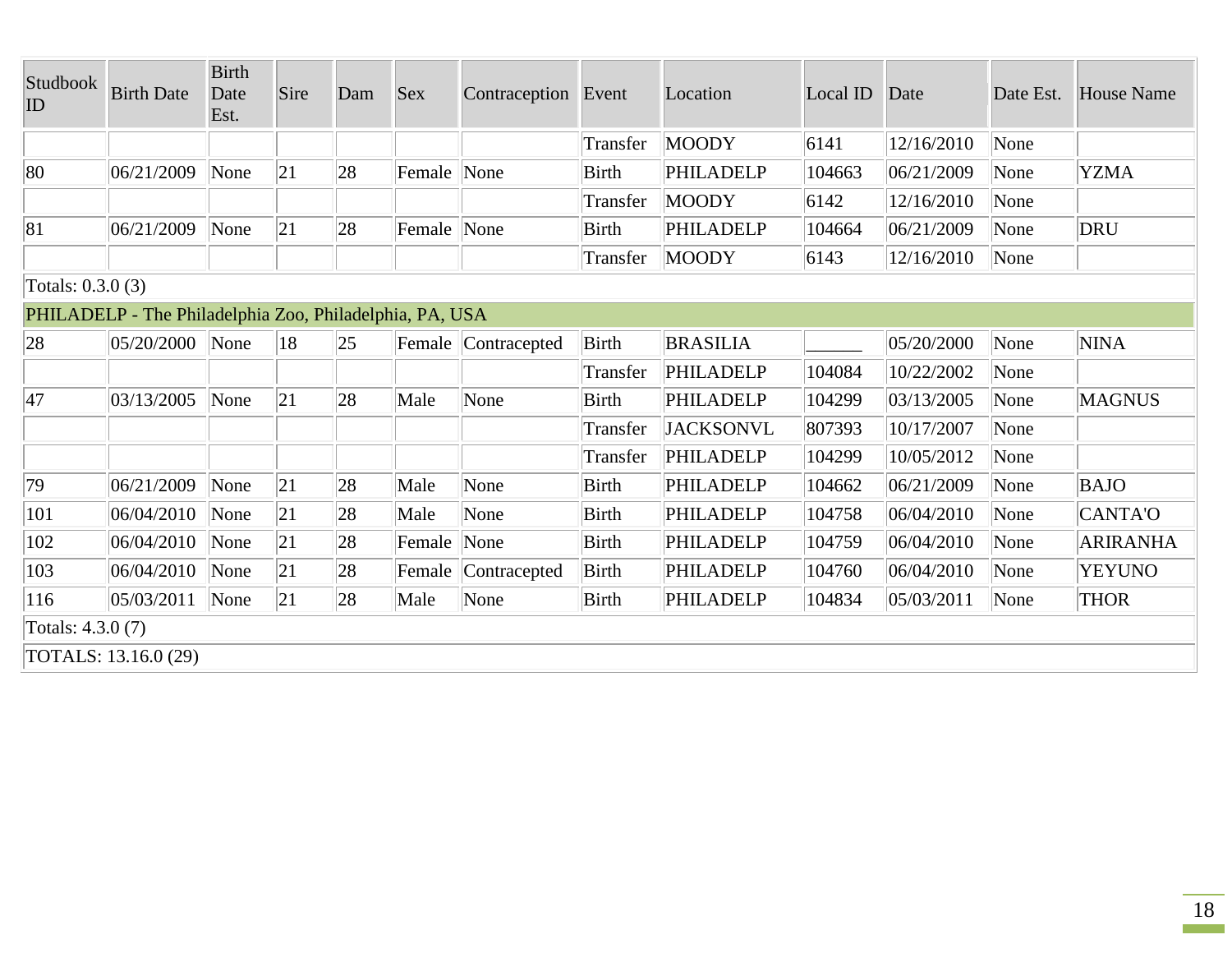# **Current Institutional Listings**

| <b>Dallas World Aquarium</b><br>1801 N. Griffin Street             |
|--------------------------------------------------------------------|
| <b>Jacksonville Zoo and Gardens</b><br>370 Zoo Parkway             |
| Los Angeles Zoo & Botanical Gardens<br>5333 Zoo Drive              |
| <b>Miami Metrozoo</b><br>1 Zoo Boulevard                           |
| <b>Moody Gardens Aquarium &amp; Rainforest</b><br>1 Hope Boulevard |
| The Philadelphia Zoo<br>3400 W. Girard Avenue                      |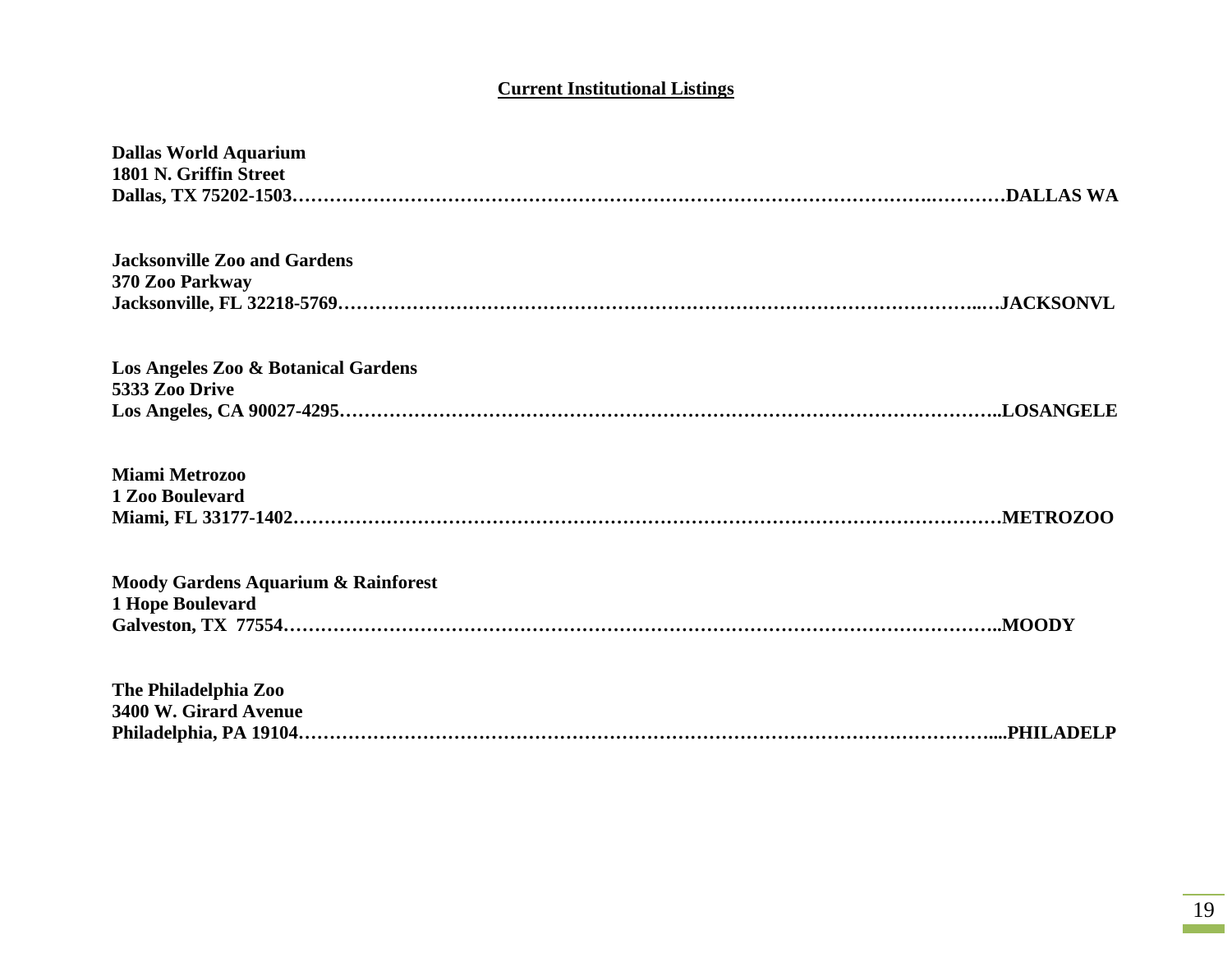#### **Historical Institution Mnemonics**

- **BRASILIA – Jardim Zoologico De Brasilia - Brasilia, Brazil**
- **BRAZIL – Brazil, South America**
- **CALI – Fundacion Zoologica de Cali - Cali, Valle, Columbia**
- **CHICAGOBR – Chicago Zoological Park – Brookfield, IL**
- **CUIABA – Cuiaba Zoologico Jardim – Cuiaba, Mata Grosso, Brazil**
- **CURITIBA – Bosque Municipal Zoo – Curitaba, Parana, Brazil**
- **DORTMUND – Zoo Dortmund – Dortmund, Germany**
- **DUISBURG – Zoo Duisburg AG – Duisburg, Germany**
- **FORTWORTH – Fort Worth Zoological Park – Fort Worth, TX**
- **FUNPZA – National Foundation of Zoos & Aquaria – Caracas, Venezuela**
- **GOVGUYANA -- Government of Guyana, Georgetown, East Demerara, Guyana**
- **GUYANA – Guyana, South America**
- **HAMBURG – Tierpark Hagenbeck GmbH – Hamburg, Germany**
- **IBAMA – Inst. Brasileiro do Meio Ambiente e – Brasilia, Brazil**
- **J.DUQUE –**